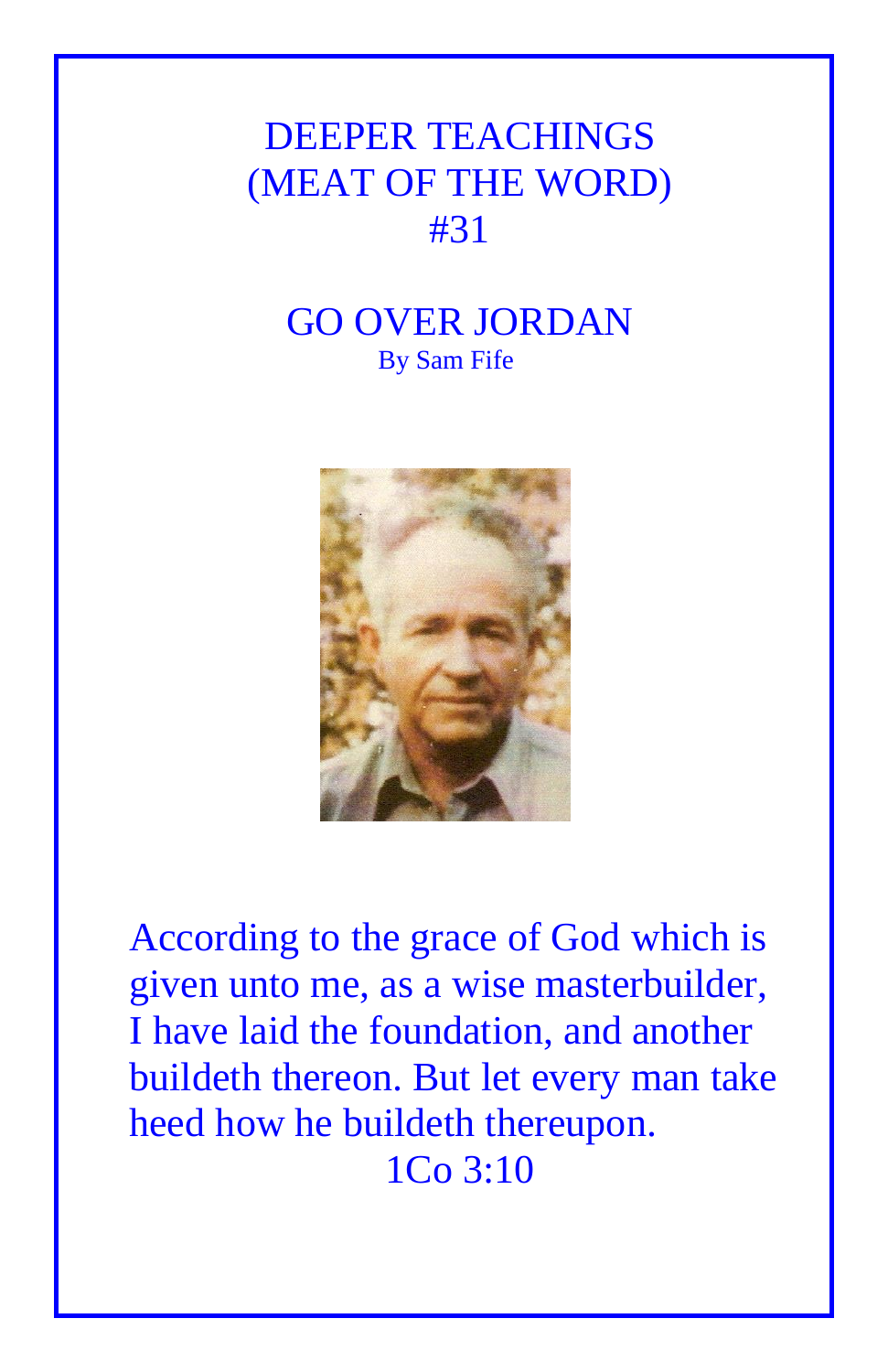## **GO OVER THIS JORDAN by Sam Fife**

**Jos 1:1** Now after the death of Moses the servant of the LORD it came to pass, that the LORD spoke unto Joshua the son of Nun, Moses' minister, saying, 2 Moses my servant is dead; now therefore arise, go over this Jordan, thou, and all this people, unto the land which I do give to them, *even* to the children of Israel. 3 Every place that the sole of your foot shall tread upon, that have I given unto you, as I said unto Moses. 4 From the wilderness and this Lebanon even unto the great river, the river Euphrates, all the land of the Hittites, and unto the great sea toward the going down of the sun, shall be your coast. 5 There shall not any man be able to stand before thee all the days of thy life: as I was with Moses, *so* I will be with thee: I will not fail thee, nor forsake thee. 6 Be strong and of a good courage: for unto this people shalt thou divide for an inheritance the land, which I swore unto their fathers to give them. 7 Only be thou strong and very courageous, that thou mayest observe to do according to all the law, which Moses my servant commanded thee: turn not from it *to* the right hand or *to* the left, that thou mayest prosper whithersoever thou goest. 8 This book of the law shall not depart out of thy mouth; but thou shalt meditate therein day and night, that thou mayest observe to do according to all that is written therein: for then thou shalt make thy way prosperous, and then thou shalt have good success. 9 Have not I commanded thee? Be strong and of a good courage; be not afraid, neither be thou dismayed: for the LORD thy God *is* with thee whithersoever thou goest. 10 Then Joshua commanded the officers of the people, saying, 11 Pass through the host, and command the people, saying, Prepare you victuals; for within three days ye shall pass over this Jordan, to go in to possess the land, which the LORD your God giveth you to possess it.

 In our text, we see Moses is dead. The first generation of the children of Israel had come to the borders of the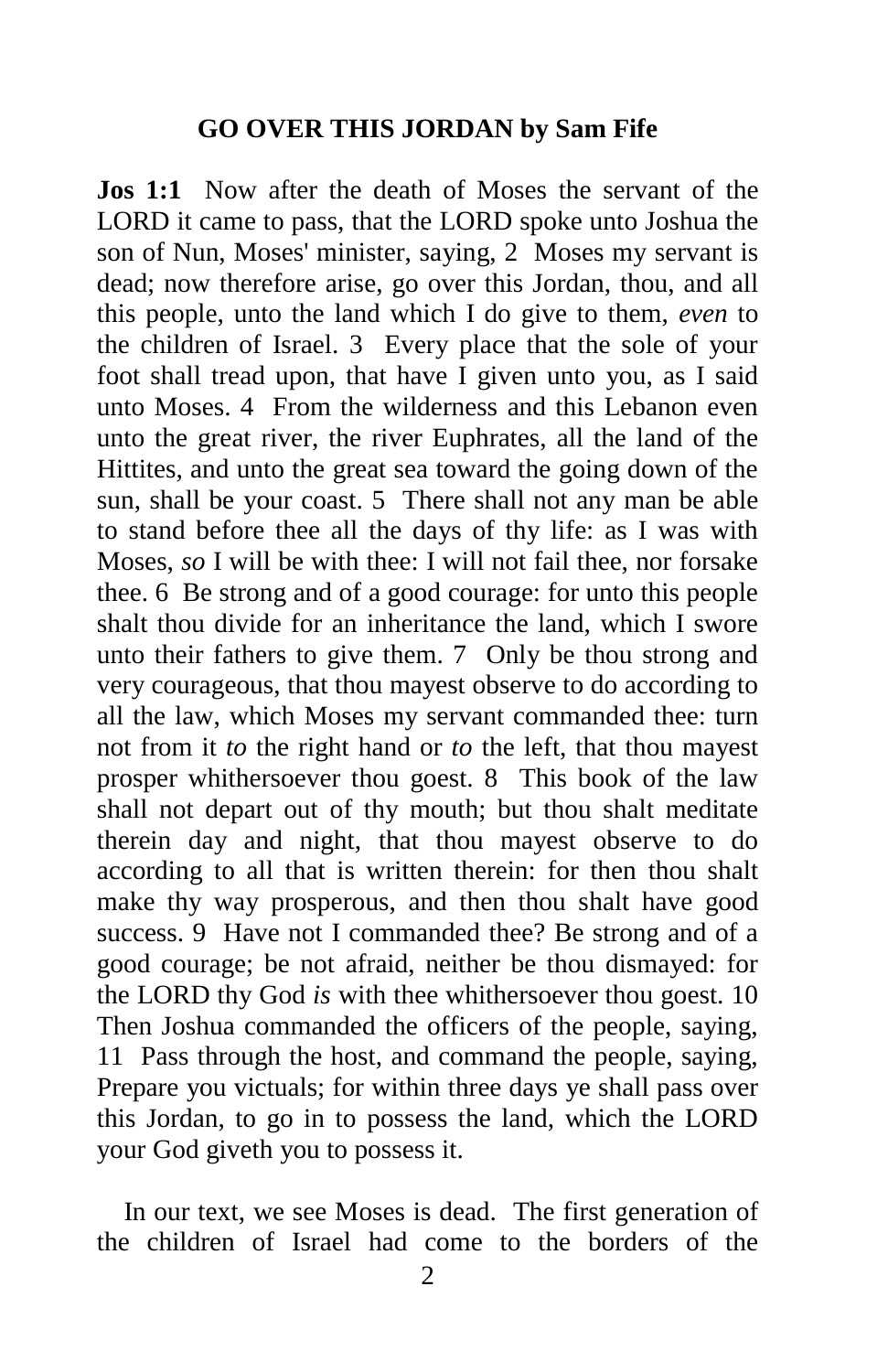Promised Land. But because they had not learned their faith lessons in the wilderness journey, they did not believe God Could empower them to conquer the giants in the land, so they said, "Let's stone Moses and Joshua and go back into Egypt." For this cause God turned them to wander in the wilderness till they all died and waited for their children who were born in the wilderness, to grow up and be the generation that he would take into possess the land.

But as Moses and the second generation came to the borders of the land, Moses had to die because he failed in one point of perfect obedience when he smote the rock to bring forth water, instead of only speaking to it as God had told him**.** He could not take the children of Israel to full possession of their promised land, because he could only demonstrated servantship revelation which is the revelation of Law. In this he was a type of the law of God which can never take us on to the full possession of our Promised Land, which is the measure of the stature of the fullness of Christ. God never intended for the revelation of His Law that came through Moses to take us to our Promised Land. It was only a servant, a schoolmaster, an instrument in the hands of God to bring us to Christ. It could never take us to perfection because it is weak through the weakness of our flesh, therefore while we are being led by the revelation of law we could never demonstrate anything but servantship faithfulness as Moses. And therefore, like Moses, never go any further than the borders of our promised land where we can see it but not go in.

 When we say the law is a servant or schoolmaster to bring us to Christ, we are not speaking only to the ceremonial law of Moses which brought the mass of people that were the children of Israel, to the point where the historical Christ was ready to be revealed. But we are speaking of each individual's personal revelation of the laws of God, which caused him to turn from the world in conversion and begin to seek God until he comes to a personal experience with, and the leadership of the Spirit of Christ which is in him. Then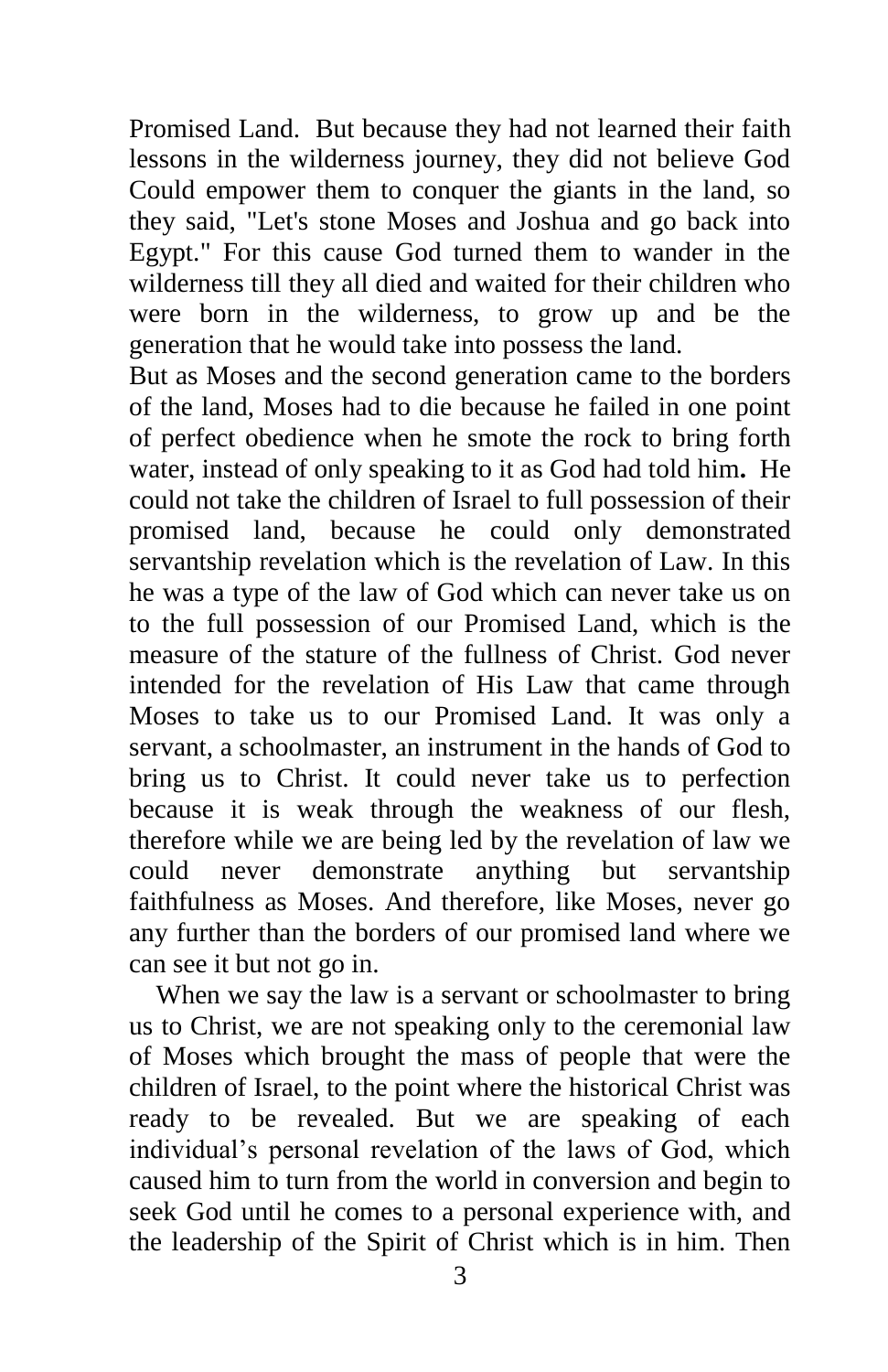the schoolmaster work of the law is finished in his life. It has brought him to Jordan and the borders of the land. It cannot take him into full possession because it is weak through the flesh. Here the Spirit of the Lord Jesus Christ waits to replace him, just as Joshua replaced Moses, and takes us on over Jordan to full possession of our land, to perfection in Christ, to the measure of the stature of the fullness of Christ. Joshua who replaced Moses at Jordan was a type of the Spirit of Jesus in us, who takes over where the law leaves off and personally leads us on to the full possession of our land. From here on, Moses, the law, is dead to us and we are dead to the law, even as Paul said, "I through the law am dead to the law that I might live unto God."

Through the law Paul was brought to the point where he was filled with the Spirit of Christ and ready to be led by that Spirit on to perfection. Until that point he had lived unto the law. It had been his guide, his teacher, he looked toward it for all things. But when he met Jesus and was filled with the Spirit of Christ he became dead to the law and its rituals and rules and alive unto a personal God and Christ. Moses was dead in his life from that time on and it was time for him to follow his heavenly Joshua over Jordan.

 What a tragedy it is that so many Christians have not come to this point. They have been Christians for years but they are still living under the law. I do not mean the ceremonial law of Moses, for they would not kill a lamb or keep the Israelitish Sabbath, but they still look upon the New testament as a book of laws and rules that they are to live unto and be guided by until Jesus returns, instead of a revelation of a schoolmaster to bring us to a personal relationship and experience and leadership of the Spirit of Christ within us. They say they are under grace but they have simply come out from under Old Testament laws and put themselves under New Testament laws. Moses is not dead in their lives yet. They still speak of themselves proudly as servants of God for they have only servantship revelation, and know nothing of Sonship. If you suggest to them that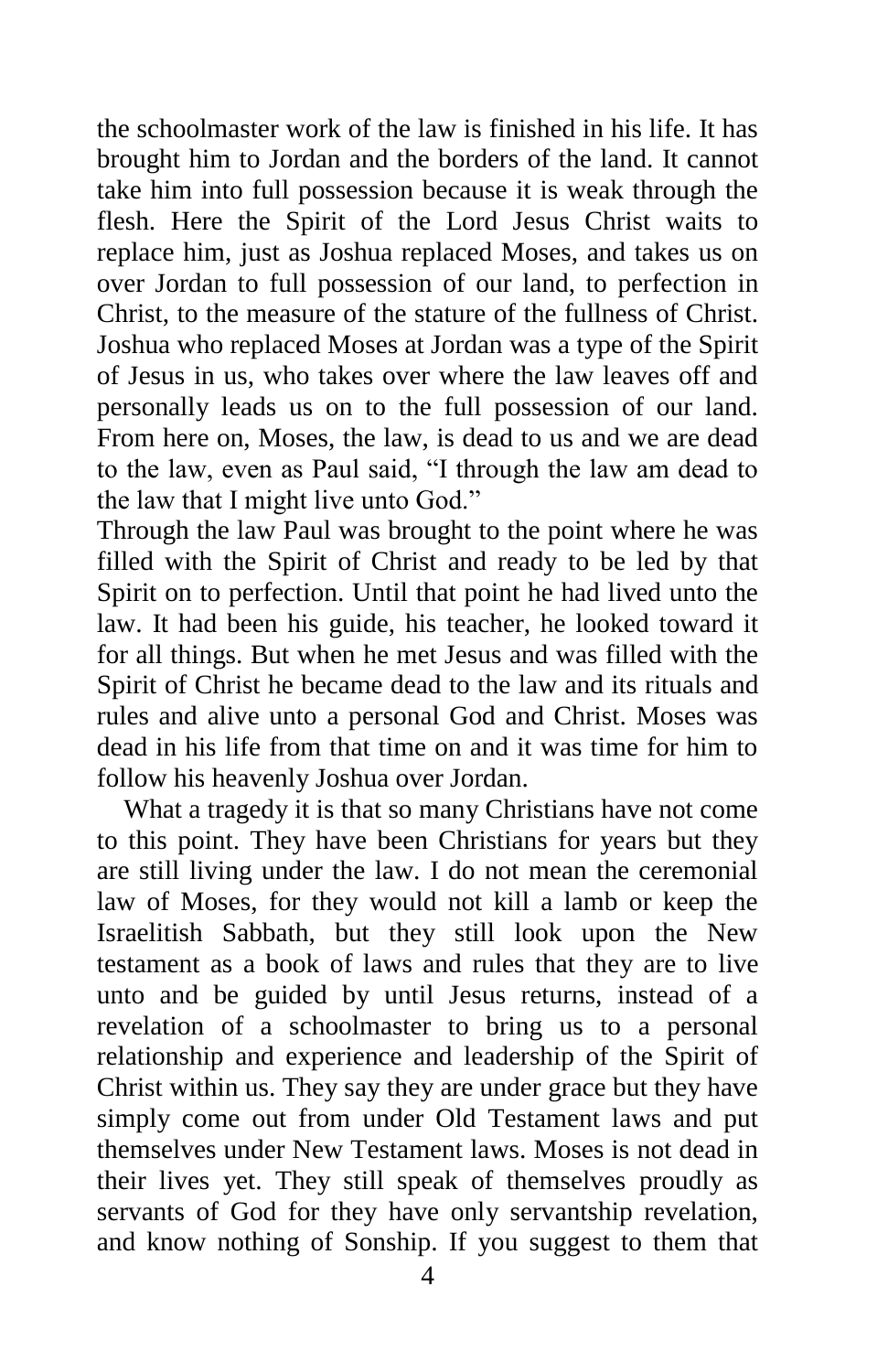their New Testament rules and regulations can never take them on to perfection, and they ought to leave them behind and follow the Spirit of Christ within them over Jordan you are accused of being a false prophet and blaspheming the New Testament Word of God. This does not mean that we also do not revere and adore the Word of God. It only means that we look upon it as what God intended it to be, a revelation to lead us the blessed Spirit of Christ who will take us over Jordan and on to perfection. We will carry it with us to the end as a revelation that our heavenly Joshua will unfold for us, each step of the way, but its letter and laws could never take us over Jordan. Like Paul, through the law we are dead to the law that we might live unto God in Christ. Joshua who replaced Moses at Jordan is a type of the Spirit of Christ who takes us over where the law leaves off in our lives to lead us over Jordan to the full possession of our land. Moses the servant is dead, Christ the Son is alive in us. It is time to pass from servantship into Sonship. It is time to go over this Jordan.

 Notice the words of God in verse two, "Therefore arise." The children of Israel had been resting in the camp while God through Moses reminded them of all his dealings with them in the wilderness and revealed to them that he was going to take them into the land, and changed their leadership. But now the days of rest were over. It was time for action. From this point on they must continually be marching on towards the full possession of the land God had promised them. They could no longer sit in the camp and rejoice over the promise of God that he was going to give them the land over Jordan. They must rise up and march over and begin to conquer the enemy and possess it.

 So it is with us who are the new generation that God had brought forth out of the wilderness of denominational deadness and wanderings, and baptized us in the Spirit. We have had a period of rest in the camp, so to speak, as God revealed to us his end time truths and his purpose to take us to possess our land. He has changed our leadership from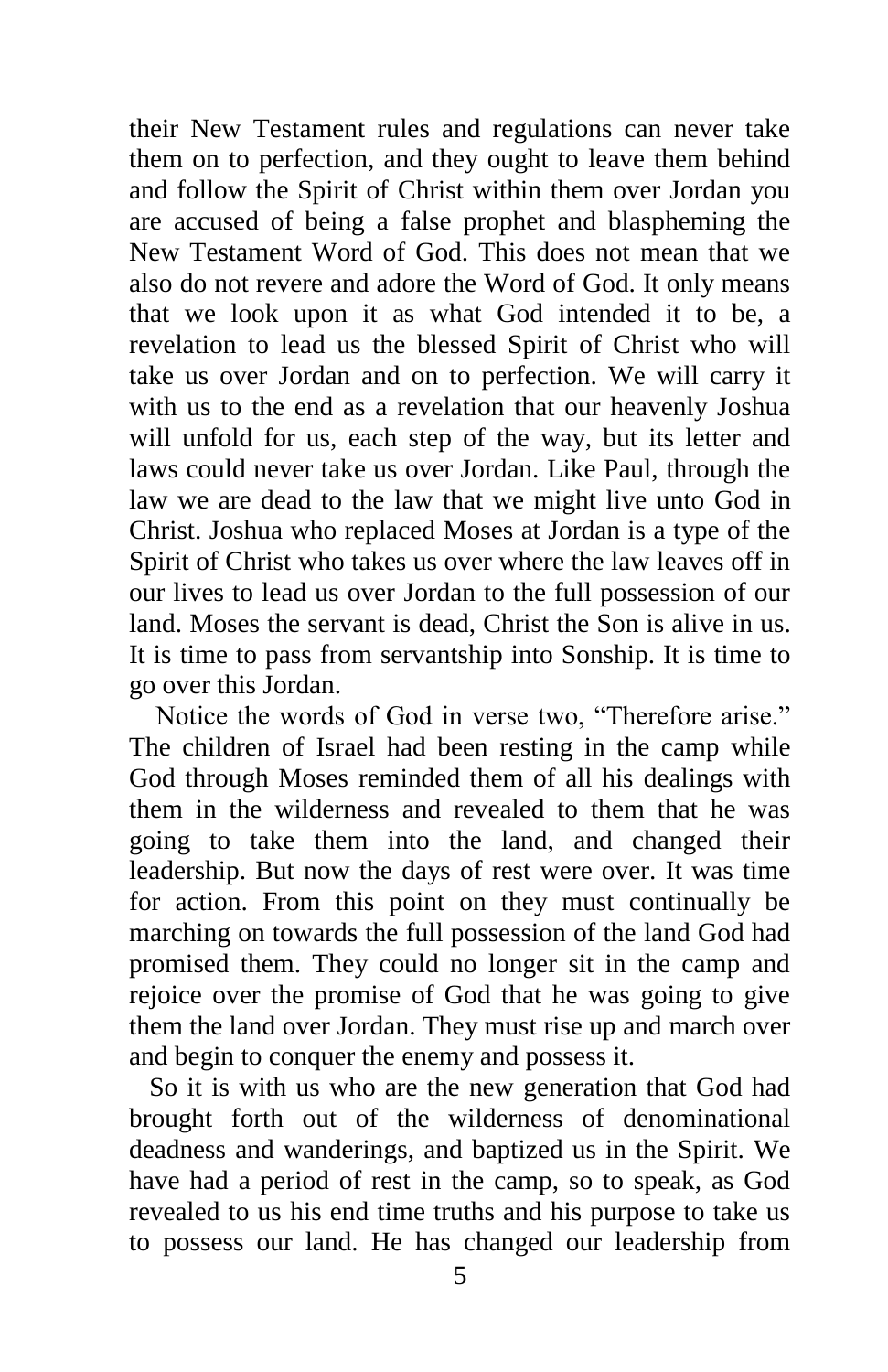dead letter laws and rules and programs to the living Lord. He has restored to us the ministries, Apostles, Prophets, Evangelists, Pastors, and Teachers, through which our heavenly Joshua will lead us on. He is restoring to us the gifts of the Spirit, the mighty weapons with which we shall come against the enemy. Our days of rest are over. From here on we must be on a continual march toward the conquering of the enemy and the possession of the land. The cry is going forth across the land from those Apostles, through whom our heavenly Joshua is speaking. "Moses the servant is dead. Now therefore Arise And Go Over Jordan."

"Every place that the soles of thy foot teadeth I have given unto you" ( Joshua 1:3)

 Notice the words of God, "I have given it unto you. God did not say concerning the land that lay over Jordan, "I will give it unto you," He said, "I have given it unto you." Israel did not have to go forward in an uncertain hope that God would displace the giants that dwelled in Canaan and give their land unto them. They did not have to go forward in an uncertain hope that God would give them victory over the giants that dwelled in the land. The Word of God to them was definite and certain. The thing was already done in the counsel of God. Victory over the giants was already theirs. The land was already theirs. It only needed that they rise up and go in and possess it. But God set one test of faith before them. In order to have and enjoy the fruits of the land he had given them, they must go forth and possess it. They must tread upon it with the soles of their feet. Only that portion which they tread upon with the soles of their feet would they actually possess. God's Word to them was a covenant. God had already set his seal to his part of the covenant, but only if Israel fulfilled their part, and in faith went forward to possess their inheritance, would it be theirs. Otherwise, if they held back in fear at the borders of the land as their fathers did, God would set them aside as he did their fathers and wait for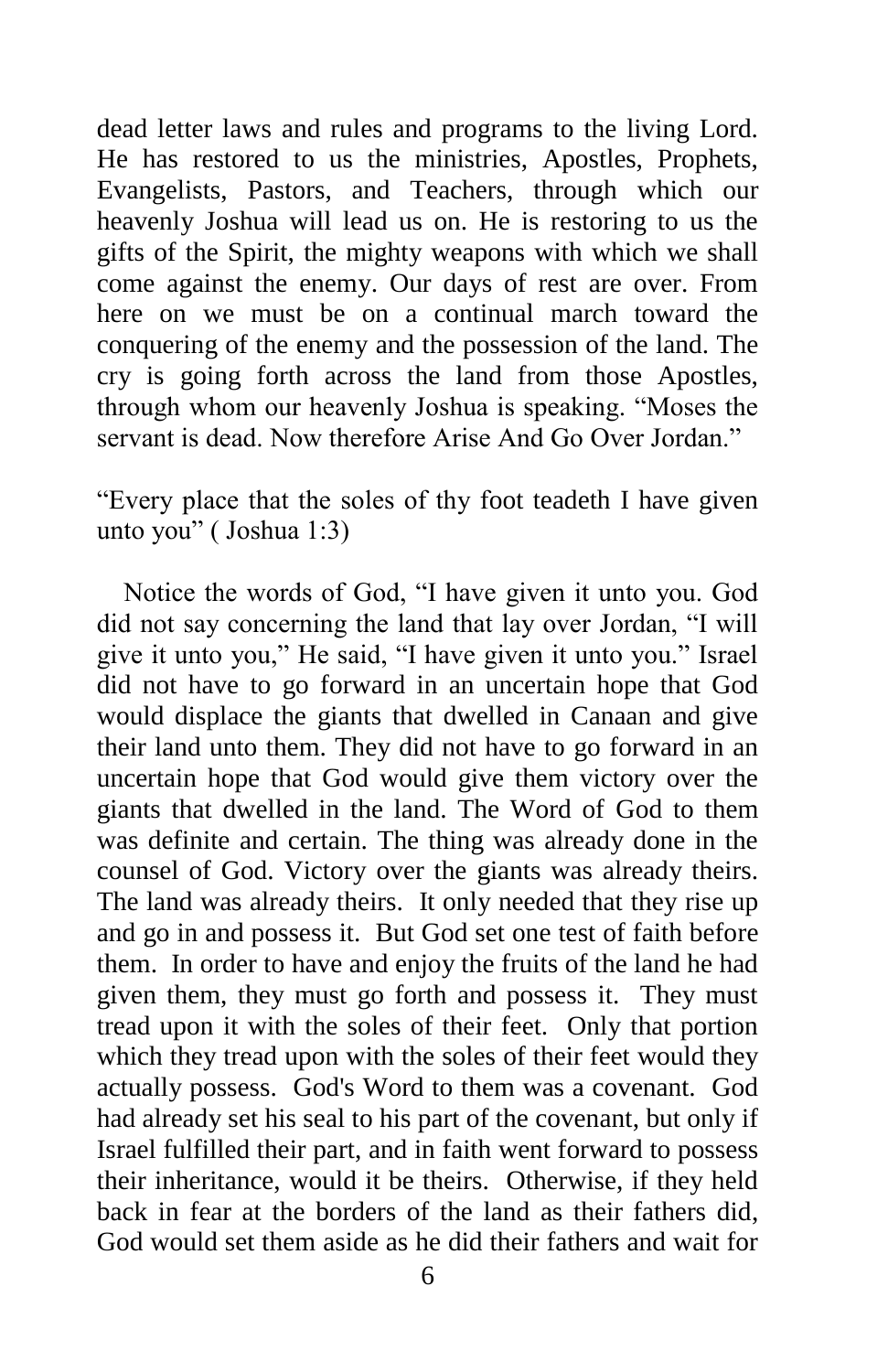another generation who would trust him to take them in and possess the land.

 So it is with us who are God's spiritual Israel today. The Word of God to us is, "Every place that the sole of your foot shall tread upon I Have given it unto you."

 Our Promised Land of which Old Testament Canaan land was a type, is a spiritual promised land. The Old Testament age was the age of the flesh, the New Testament age is the age of the Spirit. Old Testament fleshly Israel was a type of New Testament Spiritual Israel, which Spiritual Israel we are. Their physical nation was a type of our spiritual nation. Their physical Promised Land was a type of our spiritual promised land which is to come to the measure of the stature of the fullness of Christ, and walk in a spiritual land. By coming to the fullness of his stature, we have all things he has and can do the works he did. When he was here in the flesh he set our Promised Land before us in the promises he gave. He said they that believe on me the works that I do shall they do also and even greater works; they shall say to the mountain be moved and doubt not in their hearts and it shall be done unto them. These signs shall follow them that believe; in my name they shall cast our devils, speak in new tongues, have authority over serpents and poisons, lay hands on the sick and they shall recover.

These promises reveal the land God has given unto us. It is first a spiritual Promised Land then a literal. When we have come to Christ's stature then we will have the power to overcome Lucifer and his demoniac kingdom and possess this good green earth that God did not create for Lucifer to be the God of. Nor for Christ rejecting unbelievers to rule over and enjoy the best fruits of, but for the Sons of God. For the Master said, "The meek shall inherit the earth," (Matt. 5:5) Again we say we do not have to go forward with our uncertain hope that God will give the spiritual strength and power to conquer Lucifer and his giants that seek to keep us from possessing our land. God has not said, "I will give it unto you," The Word of God to us is certain and sure. In the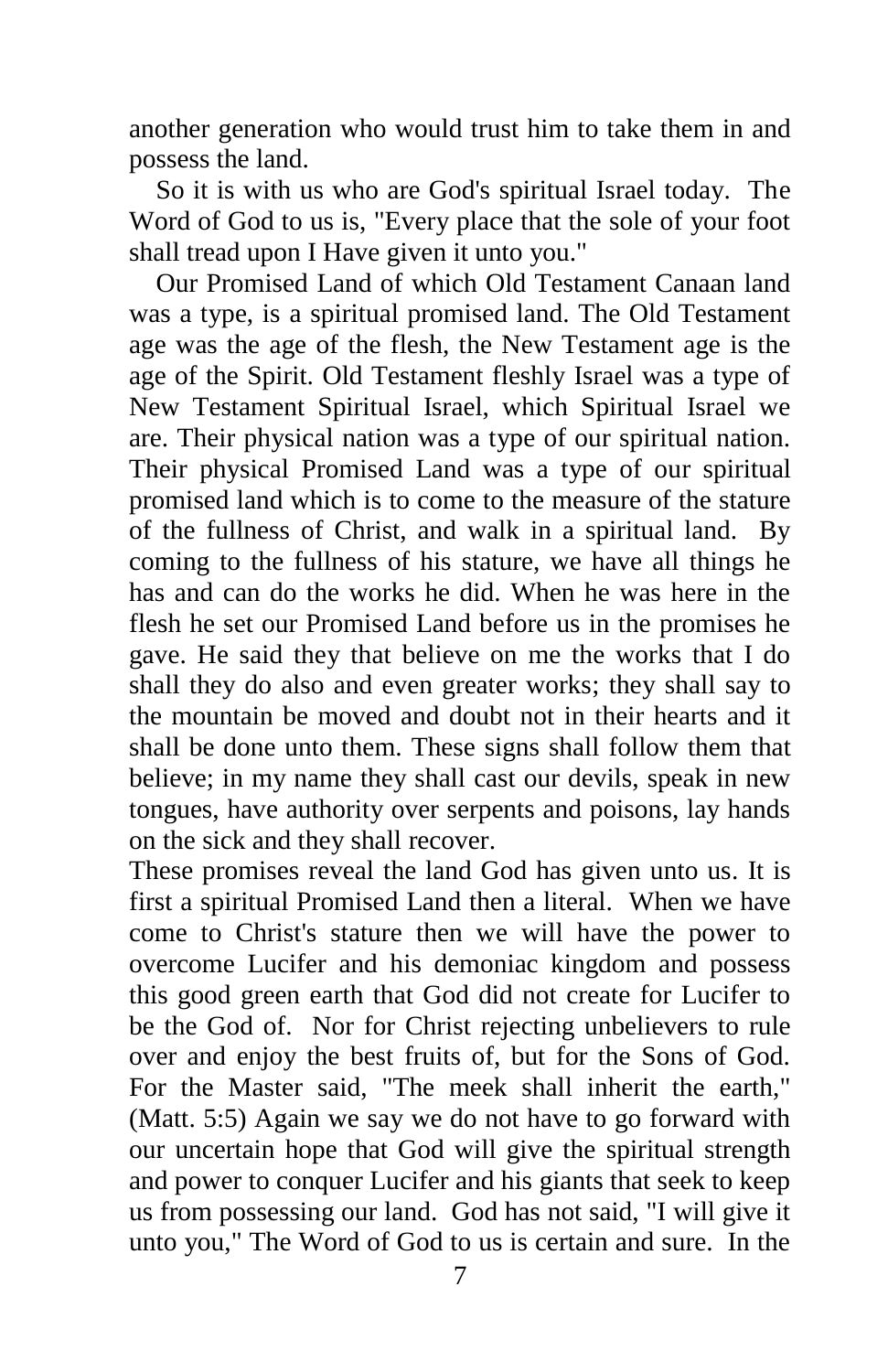finished work of Calvary God has given us the fullness of all we need to possess our land. He has given us the Spirit to lead us into all truth and empowered us to walk in that truth. In giving us the Spirit he has given us power over sin, power over sickness, power over demons, power over the world, power over all the power of the enemy.  $1<sup>st</sup>$  Cor. 3:22 states, "Whether Paul, or Apollos, or Cephas, or the world, or life, or death, or things present, or things to come; all are yours;" Not, "will be yours," but, "Are yours." Romans 8:37 states, "In all these things we are more than conquerors." But God has set one test of faith before us. In order to have and enjoy the fruits of the land he has given us, we must go forth and possess it. We must tread upon it with the soles of our feet, for only that portion which we tread upon with the soles of our feet will we actually possess. God's word to us is a covenant, but only if we fulfill our part and in faith go forward to possess our inheritance will it be ours. Otherwise, if we hold back in fear at the borders of the land as our fathers have, God will set us aside as he did our fathers and wait for another generation who will trust him to take them in to possess the land.

There shall not any man be able to stand Before Thee

 What a promise. What a word from God. "There shall not any man be able to stand before thee all the days of thy life: As I was with Moses, so will I be with thee: I will not fail thee, nor forsake thee." Added to this is the promise of Jesus in Luke 10:19, "Behold, I give unto you power to tread on serpents and scorpions, and over all the power of the enemy; and nothing shall by any means hurt you." How different are these promises from the teachings of the church into which we of this generation have been born. As soon as

we were born we were told that nobody can be perfect, that we cannot overcome sin, that we cannot overcome our flesh, that we cannot overcome sickness.. Too long have the Sons of God bowed down before the flesh, the world and the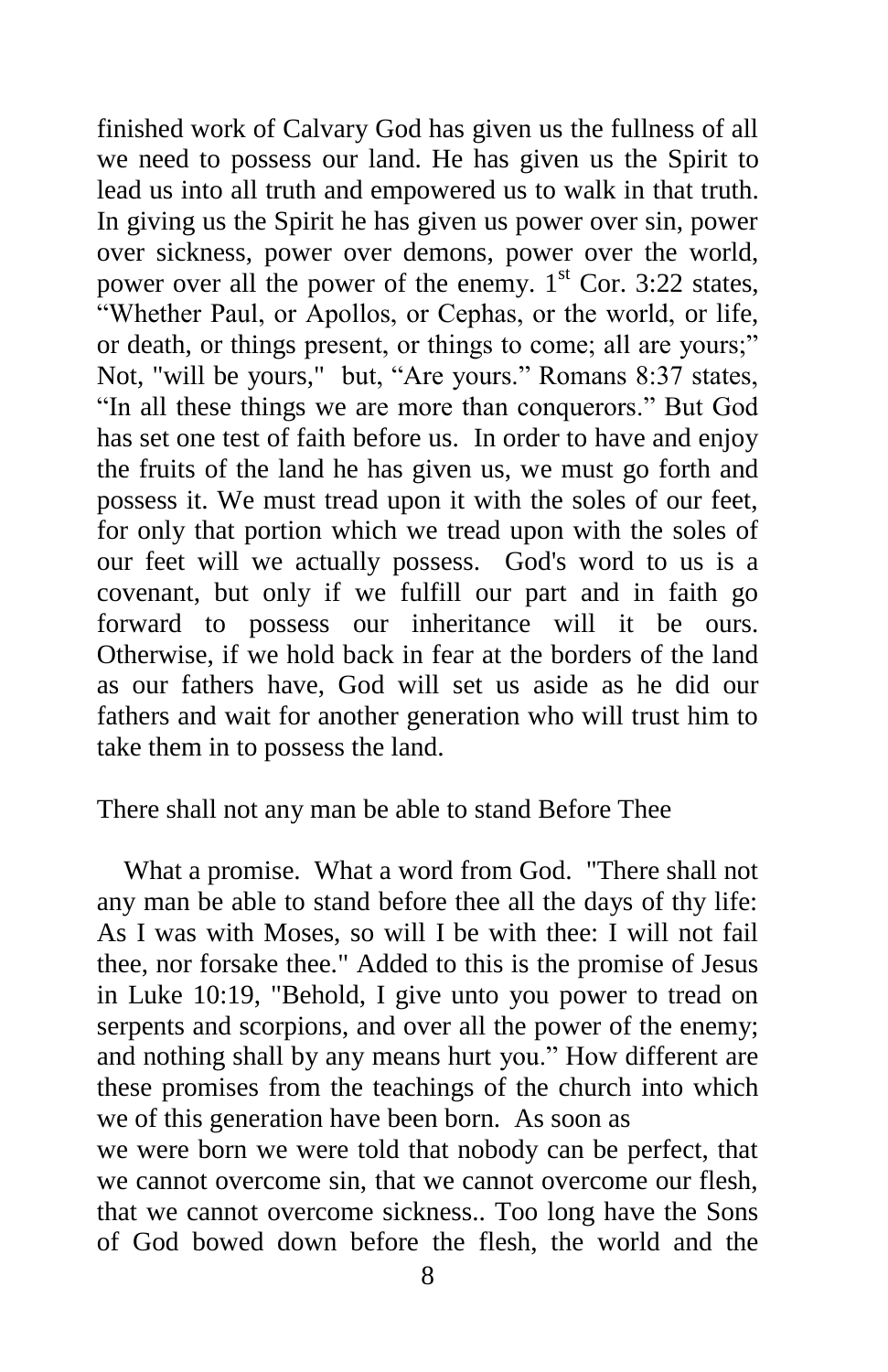devil, bound from the day we were born by a doctrine that says nobody can be perfect. Bowed down with a doctrine that admits defeat without even a struggle, that teaches that our bodies are the temple of omnipotent, omniscient, omnipresent God and tells us there is not enough power there to overcome any of the enemies that stand against us and go on to perfection. No wonder we see such a powerless church with the greater percentage of even the so-called full Gospel preachers standing behind their pulpits year after year with their glasses on their eyes, their hospitalization policies safely tuck away, and their pews full of people who demonstrate no more victory in their lives than themselves. If one of the younger generation dares to rise up with the battle cry, "Let us go over this Jordan," claiming the promise of power over all the power of the enemy, he is quickly branded as a zealous young fanatic who has zeal without knowledge. Pressures are quickly put on him to destroy his faith and bring him back under subjection to a doctrine that nobody can be perfect.

 But thanks be unto God a Joshua Ministry is coming forth that has heard the voice of God saying "Arise, go over this Jordan. There shall not a man be able to stand before thee all the days of thy life:" The chains have been broken. The shackles have been cast off. They will not accept a defeatist doctrine, "Nobody can be perfect." No man is going to stand before them and stop them from going over Jordan. They are young in natural years, yes, but not young in the Spirit. For they have been fed and brought up in the Spirit on a message of Sonship. That it is time to go on to perfection, which in the Greek means full growth maturity. They are being fed and brought up by called out Apostles who have been in the desert with Jesus and themselves taught by the Master. They have matured fast in the wilderness as they have seen their elders of the last generation dying (spiritually) all around them. They are certain of where they are going because they are not looking for a position in the world, or a position in the church, but a position on the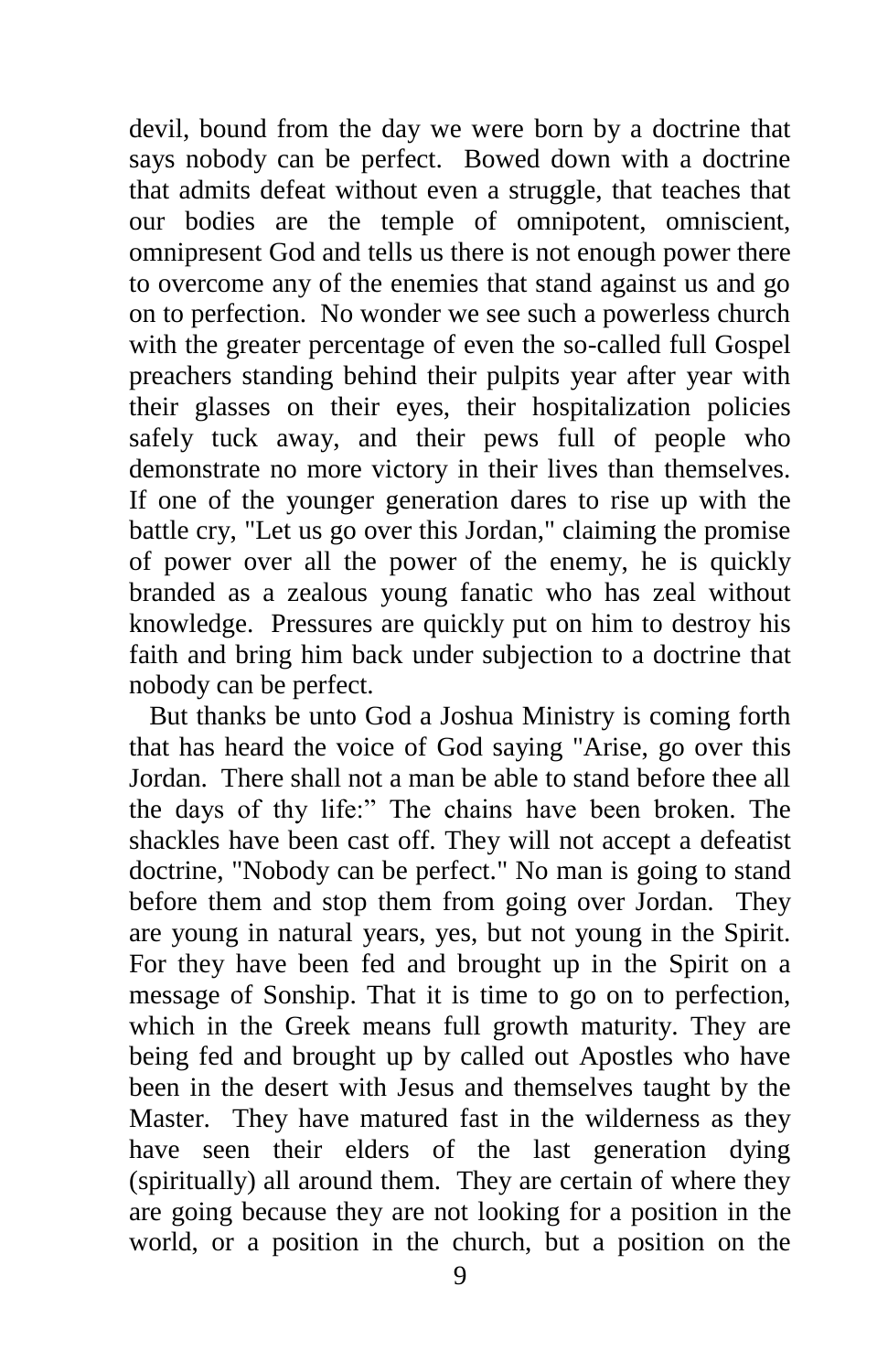Cross. That they might know Him and the fellowship of His sufferings and the power of His resurrection, being made conformable unto His death. They have heard the voice of the Master saying, "I will not fail thee nor forsake thee." The giants do not look nearly as big to them as their God. They know that everything the enemy throws at them is but their purifying fire that shall purge out their dross and bring them forth as gold, so there is not fear of the battle in them. They have nothing to lose for they have already given all to Christ. Their prayer is, "Lord keep me in the fire that I may come forth as gold." Lucifer and his demons have not met a generation like this before. They shall go forth as Joel's Mighty Army, every man in his place and as the Lord hath said, no man shall stand before them all the days of their life.

"Unto this people shalt thou divide for a inheritance the Land"(Joshua 1:6)

What a calling was given unto Joshua. What a privilege was his. Moses was used to start the people on their journey, to bring them through the Red Sea, to bring them to the borders of the land. But to Joshua was given the ministry of taking them in to actually possess it. To divide their inheritance unto them. What courage would be required to lead them in battle against the giants. What wisdom, what judgment would be required to divide the land justly and wisely among them. Even so is the privilege and responsibility that is laid up on the Joshua ministry in this last hour. We are not so narrow as to think ours is the only ministry in God's plan for his people. For the scriptures say there are many administrations (ministries) of the Spirit of God. (1st Cor. 12:5) We thank God for all those who are ministering on the Moses level of calling people out of Egypt and taking them through the Red Sea (the blood of Jesus). We're grateful for the brethren who have labored with God's children to bring them to the borders of the land. But unto the Joshua Ministry that God is calling out today, is given the glorious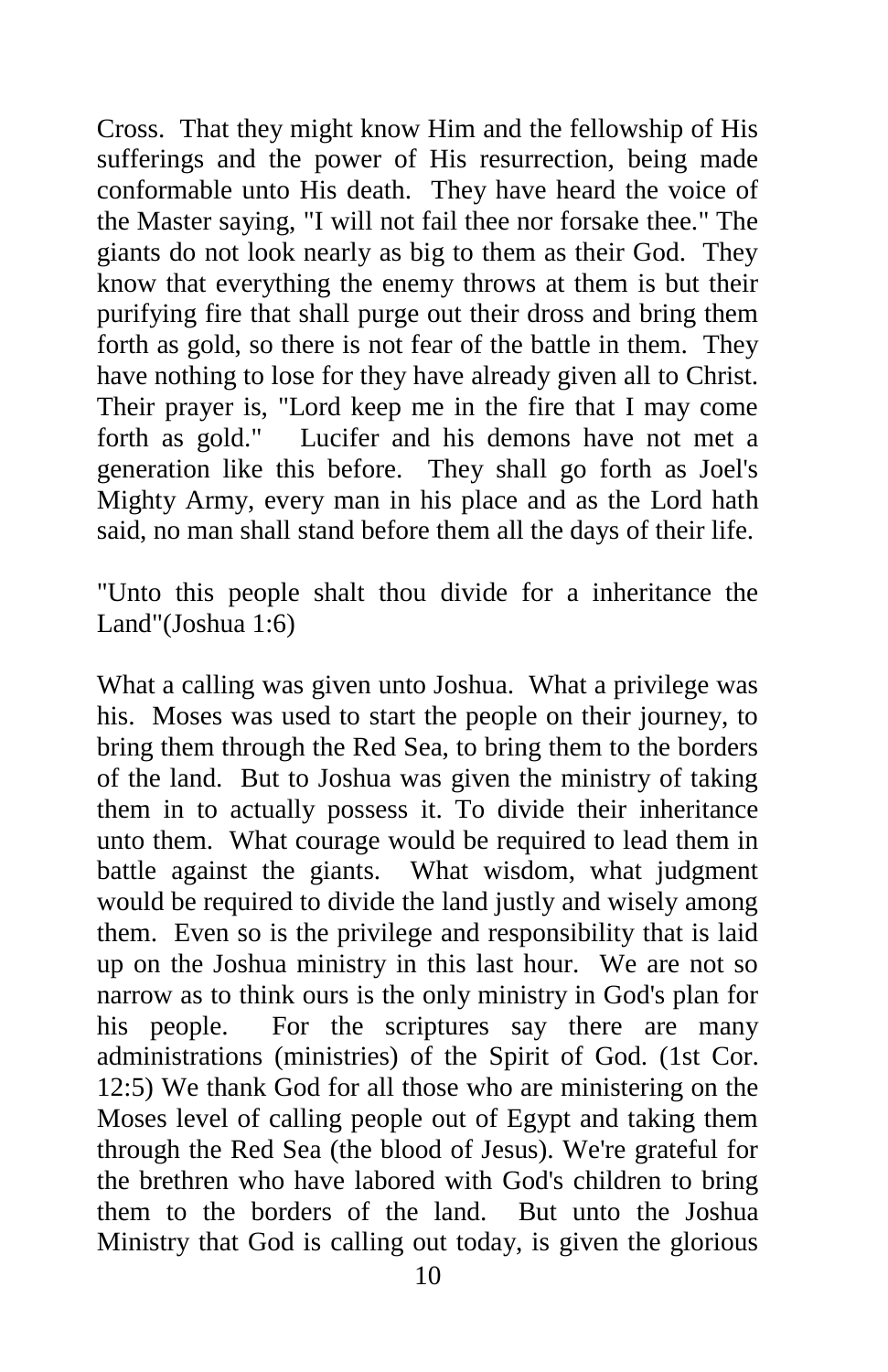privilege and responsibility of at last taking God's people to the fullness of what God has been leading his Israel toward for six thousand years. To possess their land and divide their inheritance unto them.

 What courage is going to be required to lead them into battle against the giants. What wisdom and judgment to be able to divide their inheritance unto them justly and wisely. For their land is a spiritual land. Spiritual gifts must be imparted and distributed wisely among the people. Spirit ministries must be brought forth. Fruits of the Spirit must be developed and matured. Each member of the body must be set in his place and brought to perfection. Spiritual vineyards must be planted, branches pruned, choice fruits brought forth and crushed in the wine press that the new wine, which is the very life of Christ, which is the life of God, might flow in Israel. This is the calling that is given unto those who are to take God's people over Jordan and divide for an inheritance, unto them the land the Lord has given them. Only as we obey the injunction given in verse eight will we be able to fulfill this great ministry. This injunction reads ...

"This book of the law shall not depart out of thy mouth but thou shalt meditate therein day and night."

 It is in the hidden types and shadows in the law of Moses that we have revealed to us God's eternal plan for his people - His Divine Order plan. In the Tabernacle and its Divine Order of Service; in the seven feasts of Israel, in Israel's journey from Egypt to Jerusalem. It is only as we let God unveil for us day and night this hidden manna and as we meditate on it day and night that we are going to be able to go in and possess our land. Notice God said, "This book of the law shall not depart out of thy mouth." Only as we speak God's Word and his plan, are we going to be able to enter into our land. Today in the world, men who are heads of Nations and Governments have all kinds of plans whereby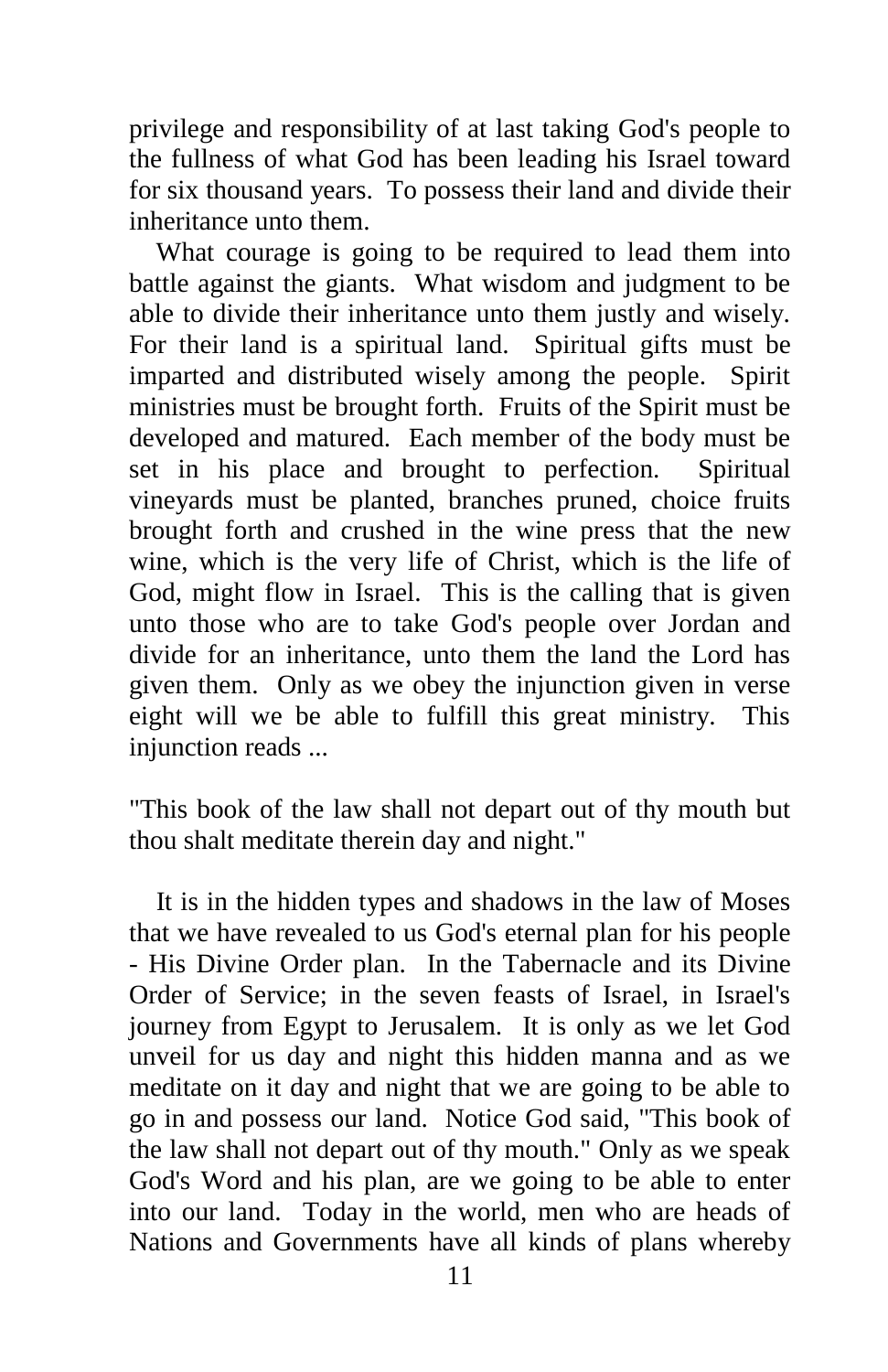they tell the people they are going to bring them life and peace. In the church other men who are heads of churches and denominations have all kinds of plans

whereby they promise the people life and peace. But in the books of the law of Moses, hidden in the Tabernacle and the Feasts of Israel and in the Passover supper, is the eternal plan of God, which alone is going to bring peace and life to God's creation. Nation and kingdoms are striving against one another, churches and denominations are striving against one another, each to gain supremacy and rulership over the other to put his plan into action and fulfill it. But in the midst of all this strife and contention Jesus Christ is calling out his Apostles and Prophets and unveiling for them the revelation of his eternal plan from the books of the Law of Moses. And they are quietly crossing the world and ministering the word that shall lead the elect Body of Christ into His Divine Plan. And when all others and their plans have been swept away by the fire of God's judgment, that Body of Christ shall possess their land.

JOSHUA 1: 10-1I Then Joshua commanded the officers of the people, saying, Pass through the host, and command the people, saying, Prepare you victuals; for within three days ye shall pass over this Jordan, to go in to possess the land, which the Lord your God giveth you to possess it.

 This is the hour for preparing victuals. As soon as the children of Israel crossed over Jordan they were to begin their march into the land. There would be long marches to make and battles to fight. There would be very little time to stop and prepare food. Therefore they must store up food and prepare as much as they could in order that they may eat and remain strong for the march and the battle.

 Even so today is the hour when God is raising up ministries to receive from heaven the hidden manna of God and prepare the best food for his people. Never has there been a time when the Word of the Lord has come forth in such abundance, and the choicest words from the fathers table are being served to God's children. Now is the time for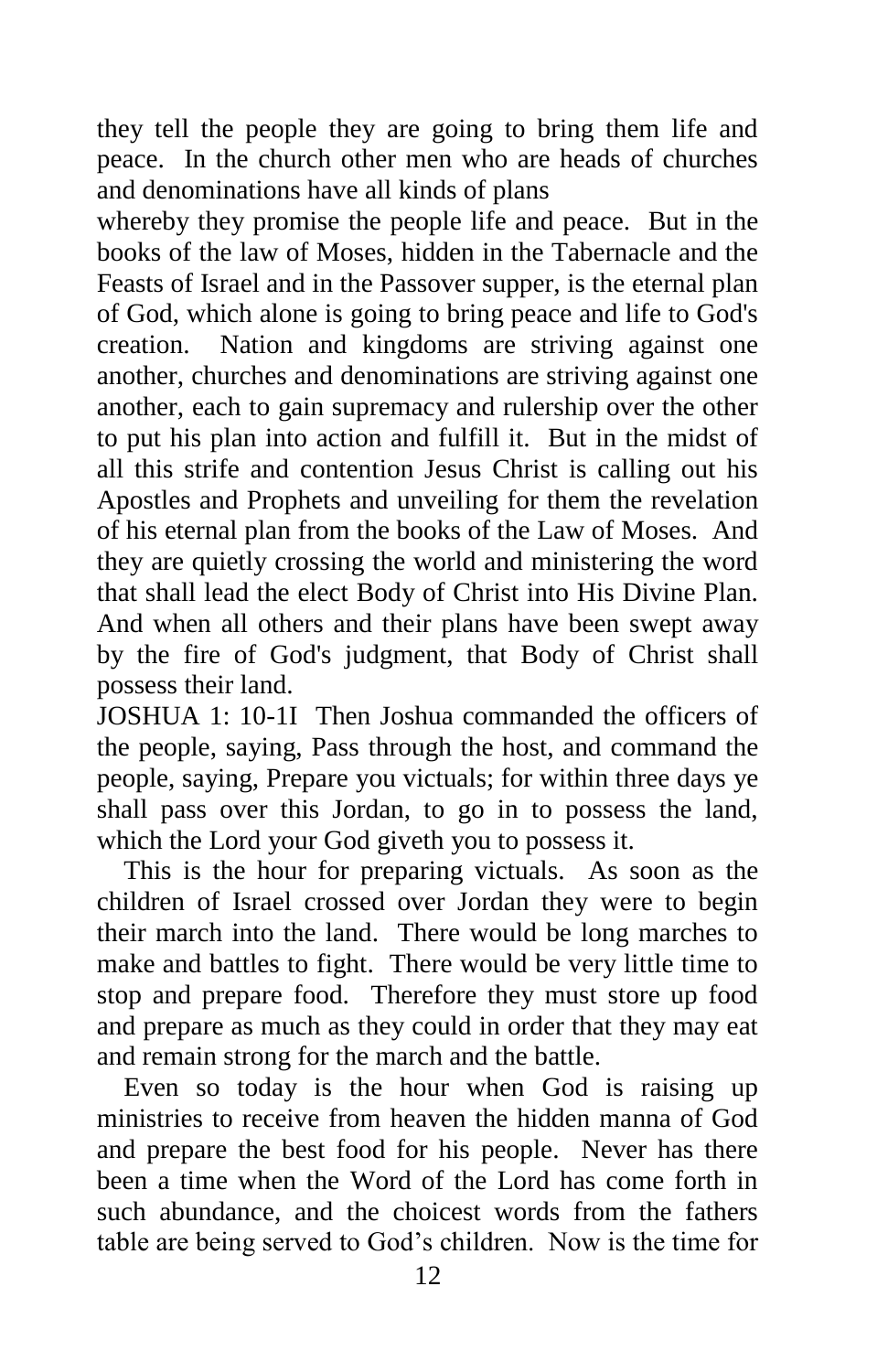God's people to eat and store up and get prepared for their journey over Jordan. When you hear the precious Word of the Lord being poured out through His anointed ministries today, do not just eat a little and be blessed and walk away and leave. Make baskets in your heart and store great portions away. The day will come when you are on the march and the enemy is pressing you sore and you do not have anointed ministries around to prepare food for you. But you can reach in your basket and draw out those precious truths that you have stored there and the Spirit will make them real to you and fresh strength for the journey and the battle will be yours and you eat as you go.

Jos 3:1 And Joshua rose early in the morning; and they removed from Shittim, and came to Jordan, he and all the children of Israel, and lodged there before they passed over. 2 And it came to pass after three days, that the officers went through the host; 3 And they commanded the people, saying, When ye see the ark of the covenant of the LORD your God, and the priests the Levites bearing it, then ye shall remove from your place, and go after it. 4 Yet there shall be a space between you and it, about two thousand cubits by measure: come not near unto it, that ye may know the way by which ye must go: for ye have not passed *this* way heretofore.

Jos 3:10 And Joshua said, Hereby ye shall know that the living God *is* among you, and *that* he will without fail drive out from before you the Canaanites, and the Hittites, and the Hivites, and the Perizzites, and the Girgashites, and the Amorites, and the Jebusites. 11 Behold, the ark of the covenant of the Lord of all the earth passeth over before you into Jordan. 12 Now therefore take you twelve men out of the tribes of Israel, out of every tribe a man. 13 And it shall come to pass, as soon as the soles of the feet of the priests that bear the ark of the LORD, the Lord of all the earth, shall rest in the waters of Jordan, *that* the waters of Jordan shall be cut off *from* the waters that come down from above; and they shall stand upon a heap. 14 And it came to pass, when the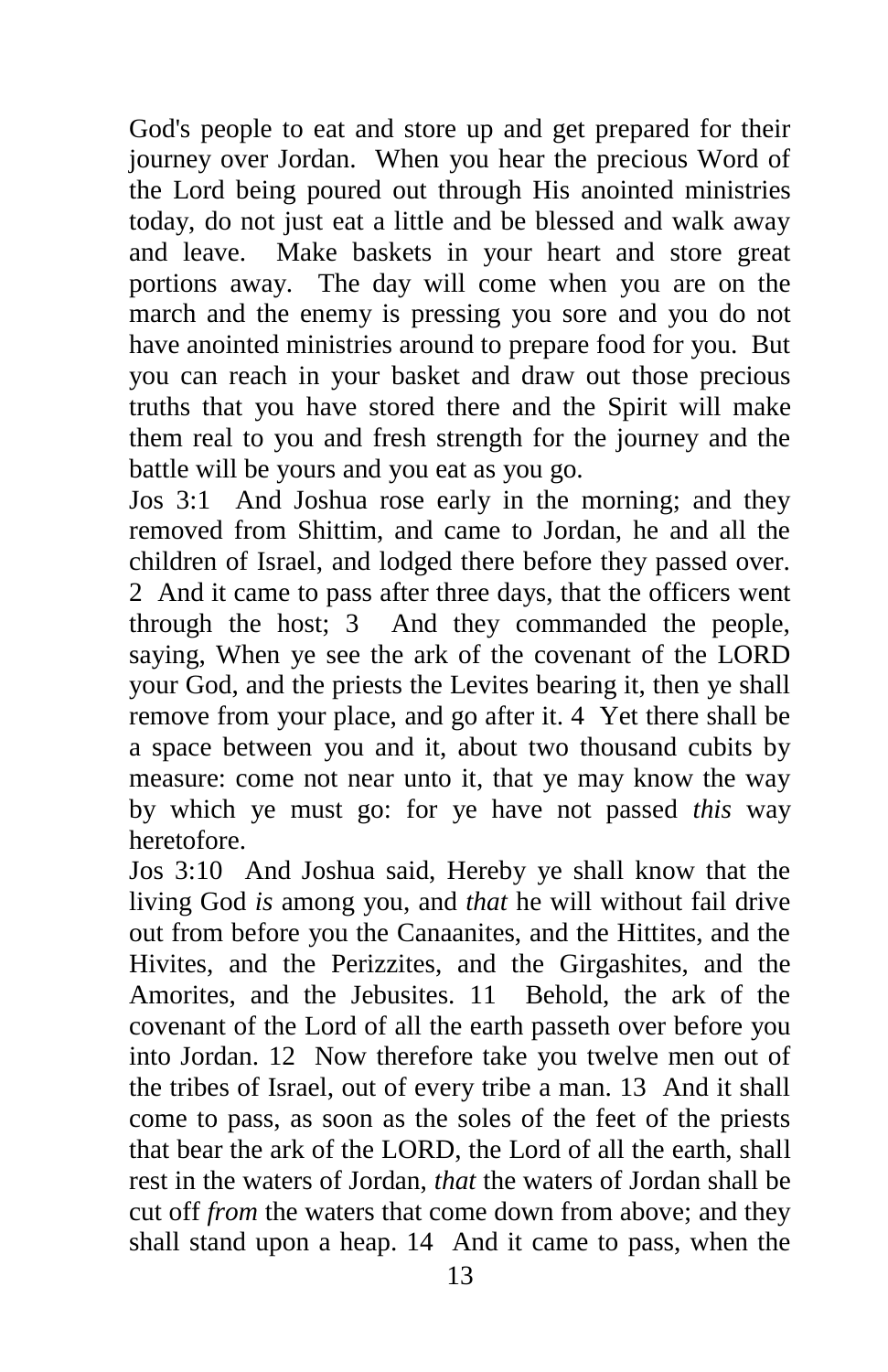people removed from their tents, to pass over Jordan, and the priests bearing the ark of the covenant before the people; 15 And as they that bore the ark were come unto Jordan, and the feet of the priests that bore the ark were dipped in the brim of the water, (for Jordan overfloweth all his banks all the time of harvest,) 16 That the waters which came down from above stood *and* rose up upon a heap very far from the city Adam, that *is* beside Zaretan: and those that came down toward the sea of the plain, *even* the salt sea, failed, *and* were cut off: and the people passed over right against Jericho. 17 And the priests that bore the ark of the covenant of the LORD stood firm on dry ground in the midst of Jordan, and all the Israelites passed over on dry ground, until all the people were passed clean over Jordan.

In order for you to fully understand what God is saying here we must pause at this point and let you know just what the Ark of the Covenant is.

 In the Old Testament age when God gave Israel the Old Testament Covenant, he gave them a symbol of that Covenant. It was the Old Testament Ark. This Ark was a big chest, much like a cedar chest made out of shittim wood and overlaid inside and out with gold. God told them as long as they carried the ark with them, His blessing and power would be theirs, and He would keep His covenant, for their carrying the ark signified their acceptance of, and trust in God's Covenant

This ark of the Old Testament Covenant was but a type of and substitute for, and shadow of the Spiritual Ark of the New Testament Covenant. When Jesus came, nineteen hundred years ago, he brought us a New Covenant from God the Father. He also gave us the true Ark of this New Covenant of which the Old Testament Ark was but a type. Only the Ark of the New Covenant is not a chest, but it is The Name of Jesus. Israel went forth with a chest but Jesus said for us to go forth, "In My Name." "In My Name," they shall cast out devils, "In My Name," they shall speak in New Tongues. "In My Name," they shall lay hands on the sick and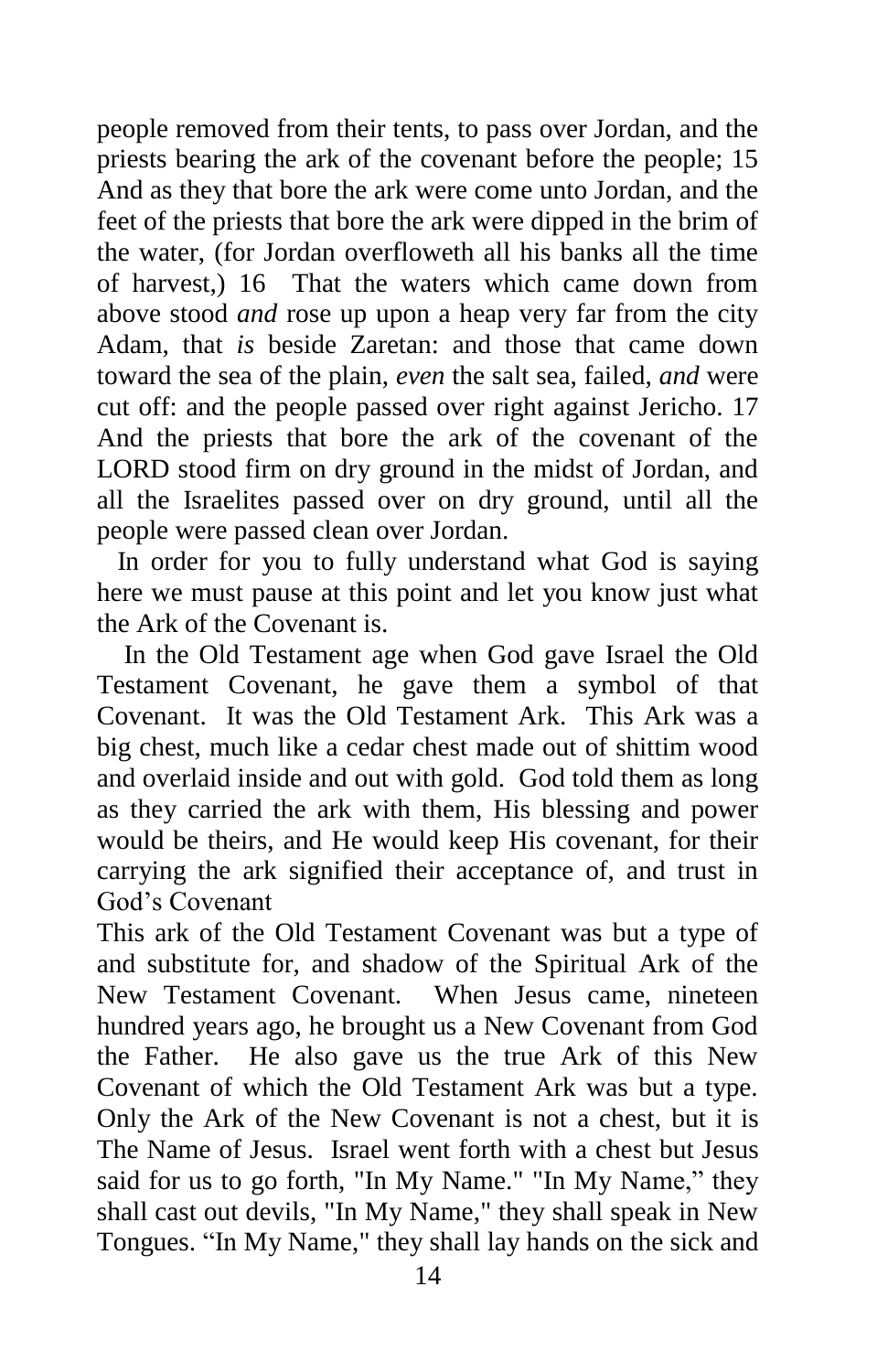they shall recover. Whatsoever ye ask "In My Name," it shall be done unto you. And so we see the ark that we carry forth is the Name of Jesus. But when Jesus said, "In My Name," he did not mean the word J-E-S-U-S means Saviour, and its only purpose is to reveal the Saviour Nature of Jesus. There is no power in the name J-E-S-U-S. If anyone doubts this let them stand before a demon possessed person without standing in the nature of Jesus, in the nature of faith, of truth, of love, and let them command demons or the sick to be healed till they are exhausted, and not one demon will come out. They may do them as they did the seven sons of Sceva who tried to use the name of Jesus without being in the nature of Jesus to cast out devils. They may say, "Jesus we know and Paul we know but who are you?" And they may cause the possessed person to tear all your clothes off and run you out naked also. But when you stand in the nature of Jesus, which is the nature of Love, Compassion, Faith, Truth, and command demons, they will come out crying with loud voices.

 The Ark of the New Covenant is the Name, the Nature of Jesus which God placed in us when we were born again. Only we do not carry it with us as Israel did the Old Testament, but we carry it in us and us in it. For Jesus did not say go forth with my name but "In My Name"(Nature). He did not say, "With My Name, they shall cast out devils," but "In My Name." For the Old Testament age was the fleshly age of prophecy in which fleshly Israel carried types with them, but the New Testament age is the age of the Spirit in which types are fulfilled, "In Us."

 How tragic it is that so many Christians think the power is the word J-E-S-U-S and that by tacking the phrase, "In the Name of Jesus," on the end of their prayer it gives some kind of mystical power to bring the answer. The trouble is they do not get the answer because they are not standing and walking in the nature of Jesus.

 But the truth is, the Name or Nature of Jesus that God plants in us when we are born again is not fully developed in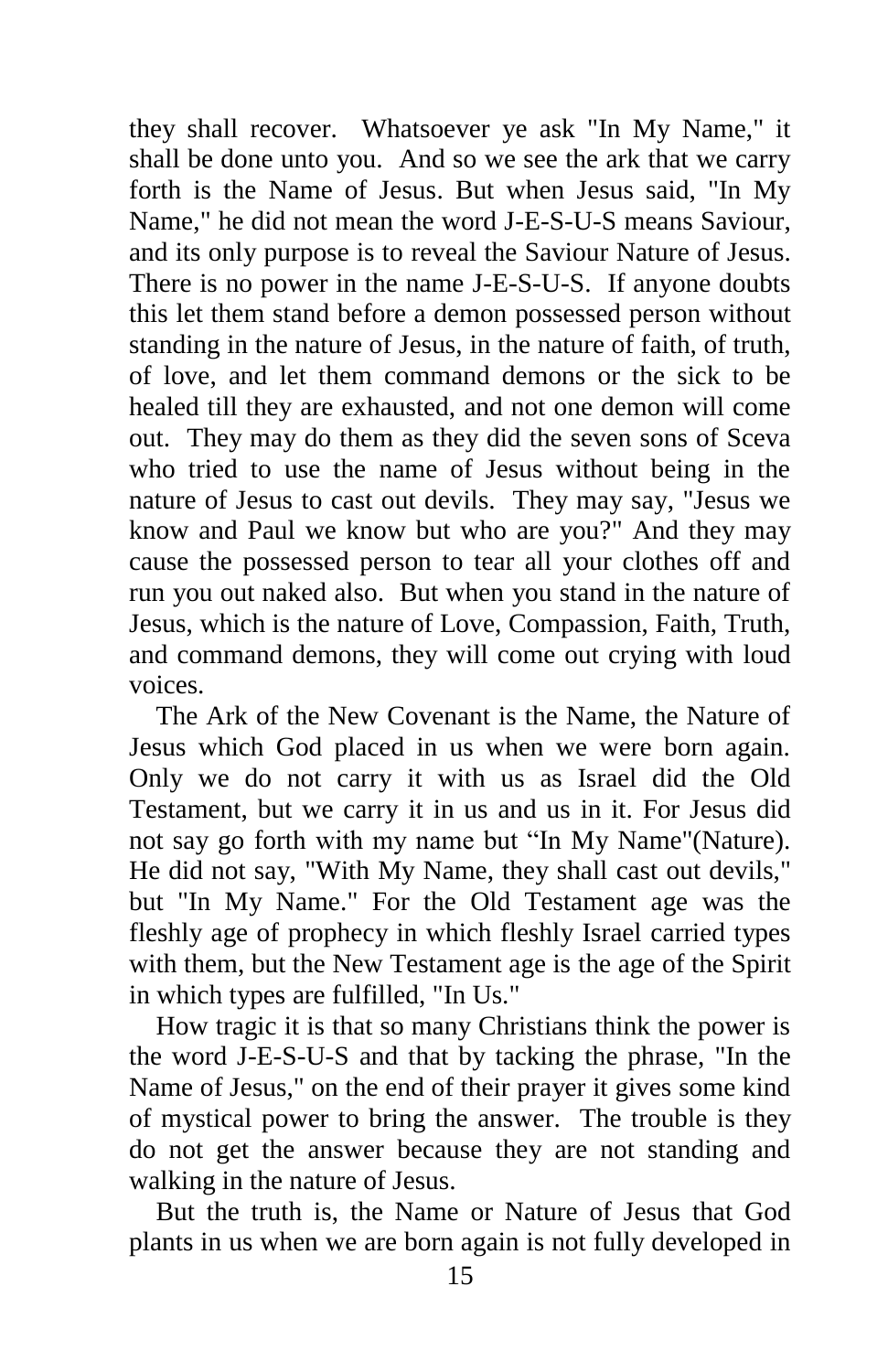us and carried to its highest place of perfection that God intends for it, anymore than Israel's Ark was carried to its resting place until Israel had gone all the way into their land and possessed Jerusalem, but it is only in a baby stage of development. When we go on to receive the Baptism of the Spirit, the Name of Jesus in us, which is our Ark, is carried another step toward our promised land. As the gifts of the spirit which are a definite part of the Nature of Jesus begin to come forth in us, the Ark moves a step further toward perfection which is our promised land. And now as the Word of the Lord goes forth to God's Spiritual Israel today, "Rise up and go over Jordan and Possess the land," it is time for the Nature of Jesus in us, which is our Ark to be carried to its highest place of glory, to the measure of the stature of the fullness of Christ, that we may go in and possess our land. But the problem today is, when the people of Spiritual Israel see the Ark of the covenant, with the priestly ministry bearing it, rise up and go forward over Jordan, they do not want to remove from their place and go after it. Some camped on the ground of the conversion truth, and when at the turn of the century God raised up a priestly ministry who picked up the Ark of the Covenant, the nature of Jesus in us, and carried it on to the Baptism of the Spirit experience, they refused to remove from their place and go after it. In the late forties when God raised up again a priestly ministry to carry the ark on to the gifts of the Spirit coming forth in us, the Tongue Speakers who had pitched their camp and built their ministries on the Baptism of the Spirit Ground, refused to remove from their place and go after it. Now in this last hour as God calls out a priestly ministry to again take up the Ark of the Covenant and cross over Jordan that the nature of Jesus in us might be carried to, "The Measure of the Stature of the Fullness of Christ." Those who have pitched their camp on the Divine Healing and Gifts of the Spirit ground refuse to heed the command, "When ye see the Ark of the Covenant of the Lord your God and the priest, the Levites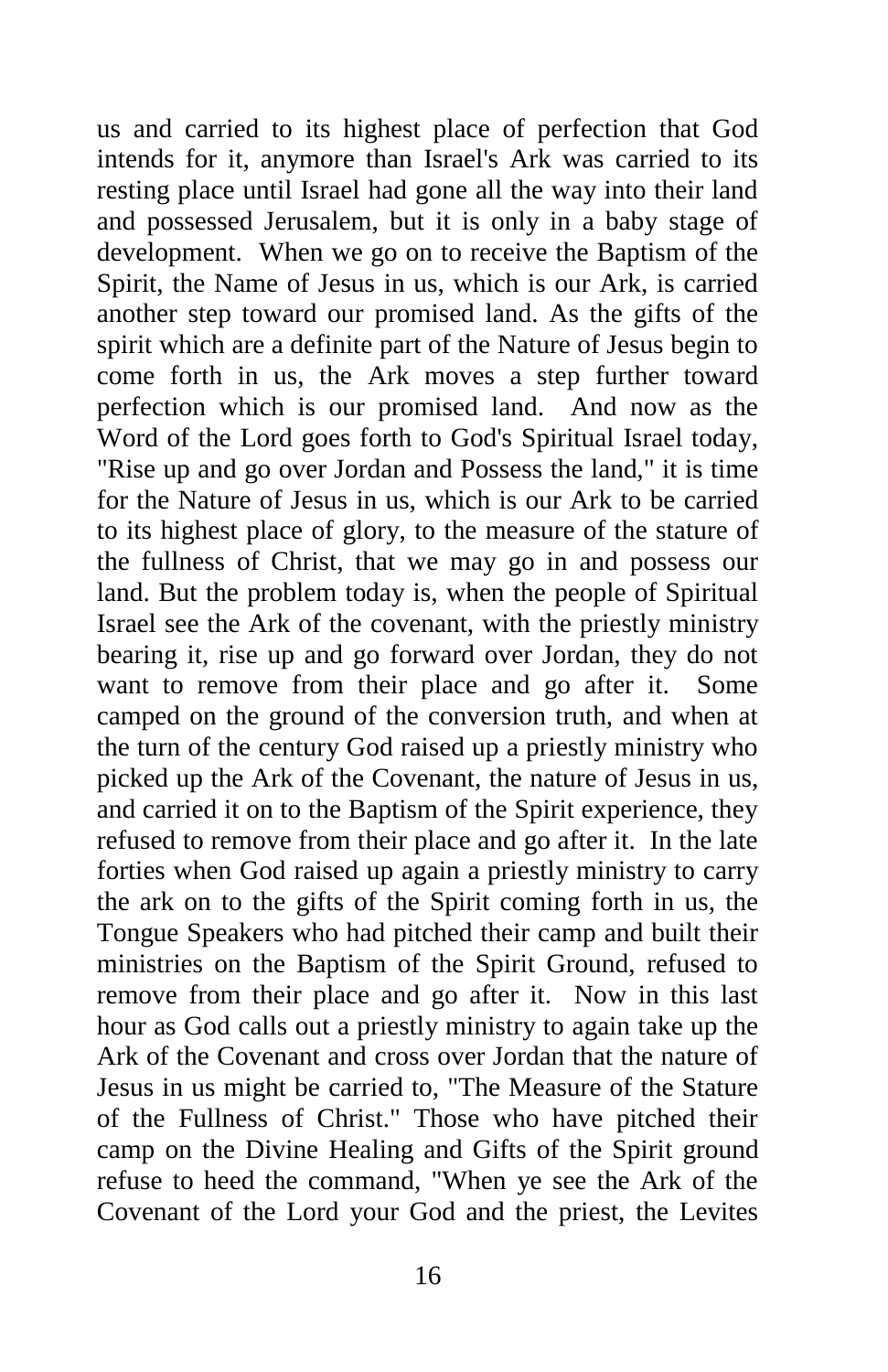bearing it, then ye shall remove from your place and go after it."

 Preachers have built their ministries and churches and organizations on the Divine Healing, Spirit Gifts ground. Their salaries are fat like their bellies. They feel security in their denominational retirement programs, they are familiar with the land they dwell in. Across Jordan is new, unfamiliar territory with giants in it. A deeper consecration and a closer walk with God will be required to make it through. The Israelites in the pew have become fat and lazy on the ground on which they have encamped. Their churches are built, they have their little fellowships and spiritual cliques in which they are firmly established. They are satisfied with the place they have come to in God. Increased material goods in this day of worldly wealth compensates to some degree for their poverty in the Spirit

and lack of spiritual victory. It is far easier to ignore the present move of God, to close their ear to the command, "Go over this Jordan," to close their eyes as the priestly ministry God is calling out, as they pick up the ark and move out to go over Jordan, than to break the ties they have made and remove from their place and go after it.

Yet there shall be a space between you and it about two thousand cubits

 "Yet there shall be a space between you and it, about two thousand cubits by measure: come not near unto it that ye may know the way by which ye must go: for ye have not passed this way heretofore." (Joshua 3:4) This may seem an insignificant statement to many, but actually it is of the utmost importance. The ark was to be carried by the priestly ministry alone. The people were to follow it but they were to keep their distance from it. They were not to help carry it or interfere with the priestly ministry who were called to carry it, That They Might Know The Way Which They Must Go.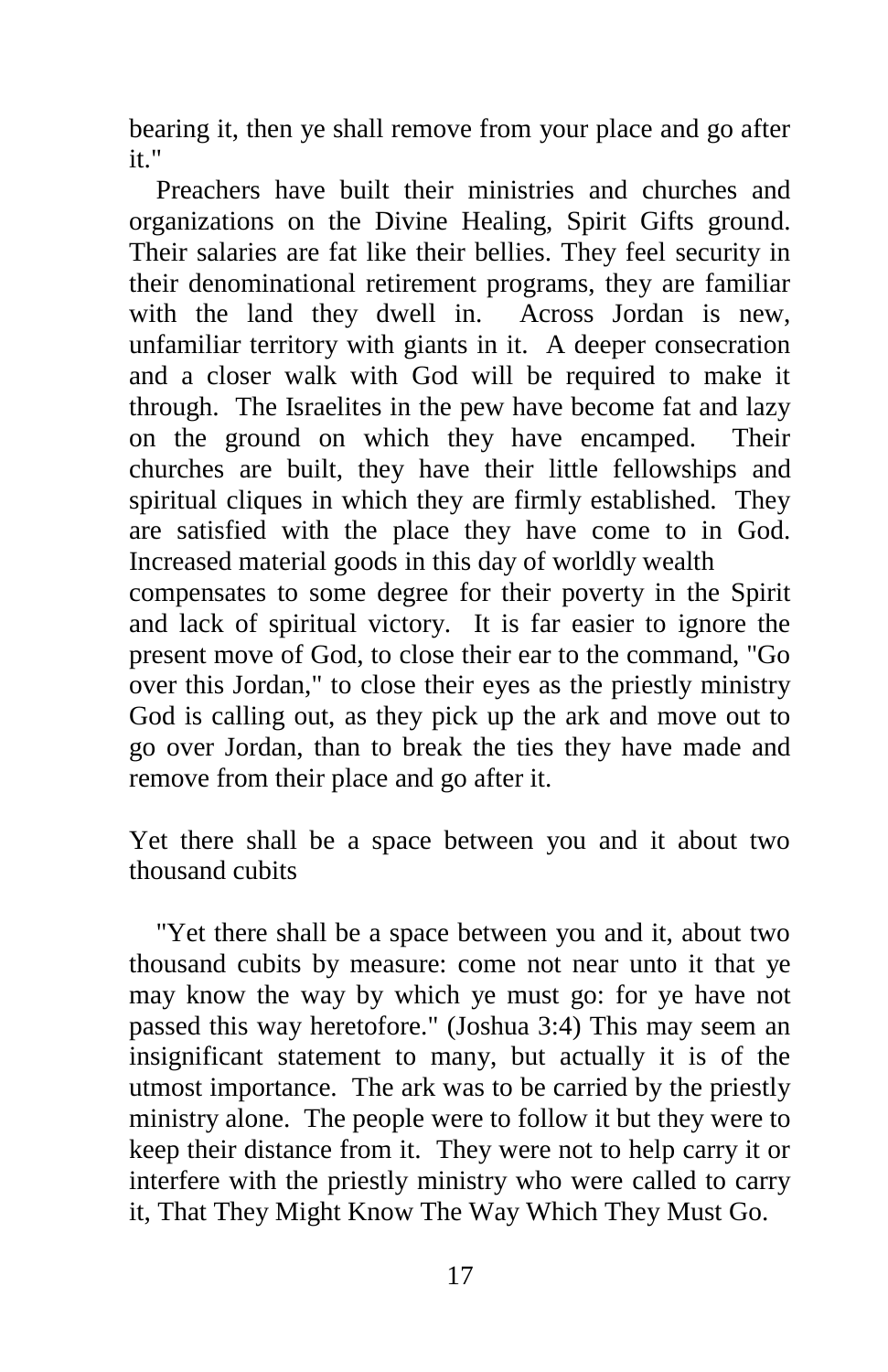Too long has the priestly ministry of Christ been bound under an old order church system in which the deacon board of the church and the people told the ministry what they could preach and what they could not. They voted the minister in and voted him out, hired and fired God's ministry as if they were shepherds instead of sheep. Telling them exactly how the Ark of God should be carried, and just how far forward the nature of Christ in them, which is the true ark, could be carried and just where it must stop. Consequently God's Israel has been filled with confusion with the people trying to wrest the ark out of the hands of the priestly ministry and no one knows the way that they must go.

 Under God's New Order it will not be so. It is the responsibility of the five-fold ministry to carry the ark, It is their calling to receive from God the revelation of the Word that shall carry the name of Jesus in the Body of Christ forward to its place of perfection. The people are to follow the word, not try to preach or inform the ministry how it must be preached. They can move in the gifts of the Spirit, and grow in truth and love and fruits of the Spirit, whereby, when they are ready, the Spirit will set them in their place in the ministry. But until that time they better keep their distance from the ark and the ministry that carries it. The five-fold ministry that God is restoring to His Church will not submit to any such foolishness. They will not take a ministry unto themselves, be it apostle, prophet or evangelist, pastor or teacher unless the Holy Ghost has set them in it. But when the Holy Ghost has set them in it they will fulfill that ministry in the Spirit and power of Elijah. They will not let the sheep tell them what they can or cannot preach. They will not speak until they know they have the Word of the Lord. When they can or cannot preach. They will not speak until they know they have the Word of the Lord. Then they will speak, "Thus saith the Lord." They will not claim any authority to rule over anyone, but they will stand in His authority and speak the Word of the Lord. They will not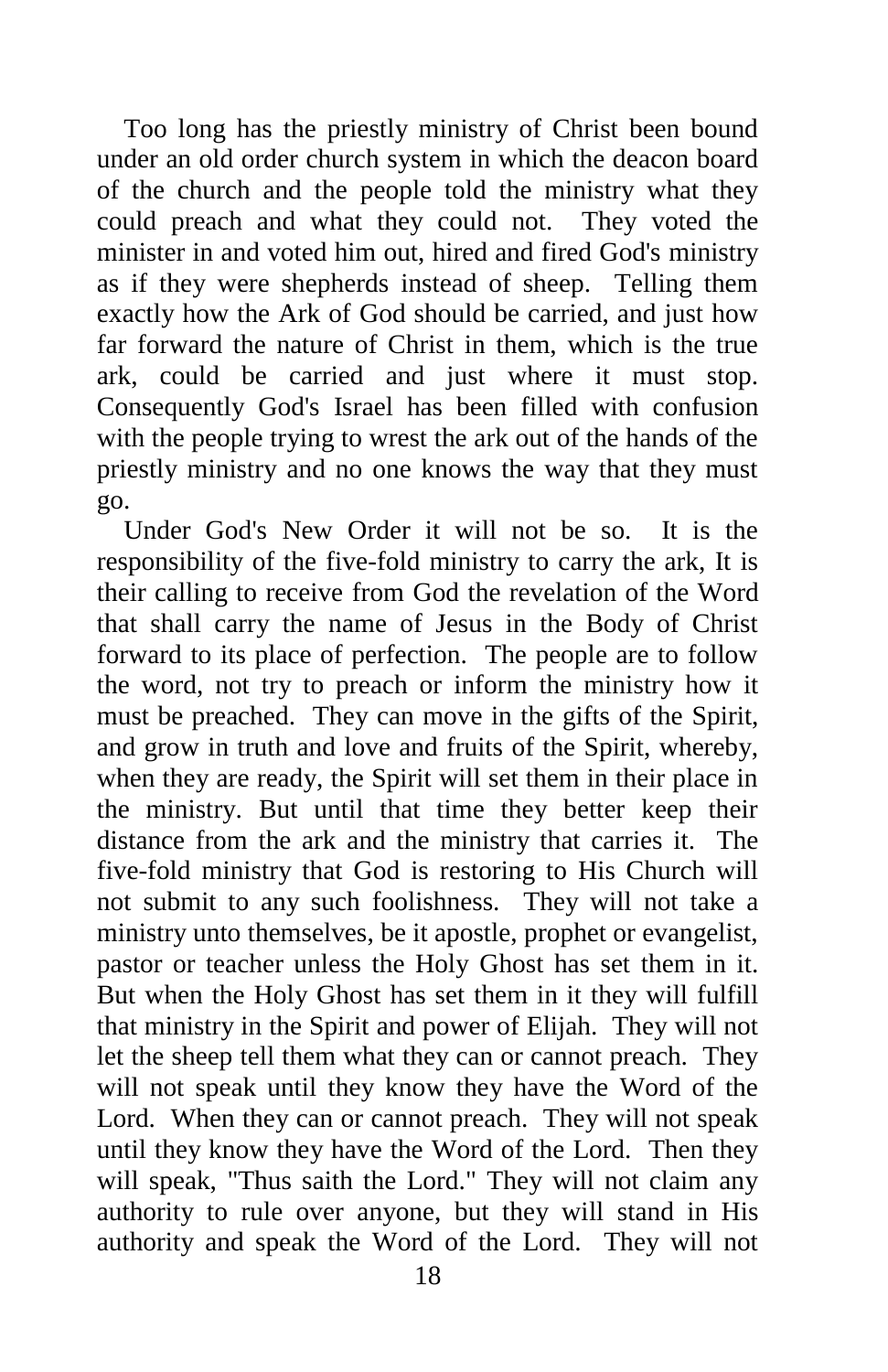wait to be hired or voted in to Pastor a church, but will go to whom the Lord sends them and speak the word He gives them. You cannot hire them or fire them. They do not care if they preach in a church or in a home or under a tree, to two or two thousands. They are not after your money because they trust God to raise up those who will meet their needs, so they cannot be told what they cannot preach with a threat of losing a pastorate. They are well aware that the sheep do not know the way they are to go, so they have no business trying to tell the ministry how to carry the ark. They will receive the word from heaven as to which way the ark must be carried and preach it for those who will hear. And those who will not, they will pick up the ark and go forward, leaving them standing on their old camp ground with their building, and bundles of material goods, and programs, and systems, but without the Ark of God, the anointing of God and the blessing of God. For when the Ark goes forward, the anointing goes with it.

 "And it shall come to pass, as soon as the soles of the feet of the priests that bear the Ark of the Lord, the Lord of all the earth, shall rest in the waters of Jordan, that the waters of Jordan shall be cut off from the waters that come down from above; and they shall stand upon a heap." (Joshua 3:13) Jordan of course is not a type of the river of physical death we pass through to go into heaven, for the children of Israel were not in possession of their promised land when they had crossed over, but only ready to begin to tackle the giants and possess it. Neither was it a type of the river of the death of the cross through which we go to perfection, for the other side of the river was not their rest, but only the beginning of their great battle with the giants to possess their land. There were many battles to fight after Jordan. Neither was it a type of the complete death

of the flesh, the old Adam, for it is only through the test and battles we go through when we enter into the ministry of the Manifested Sons, that our old man shall at last be fully crucified and we shall take on the New Name.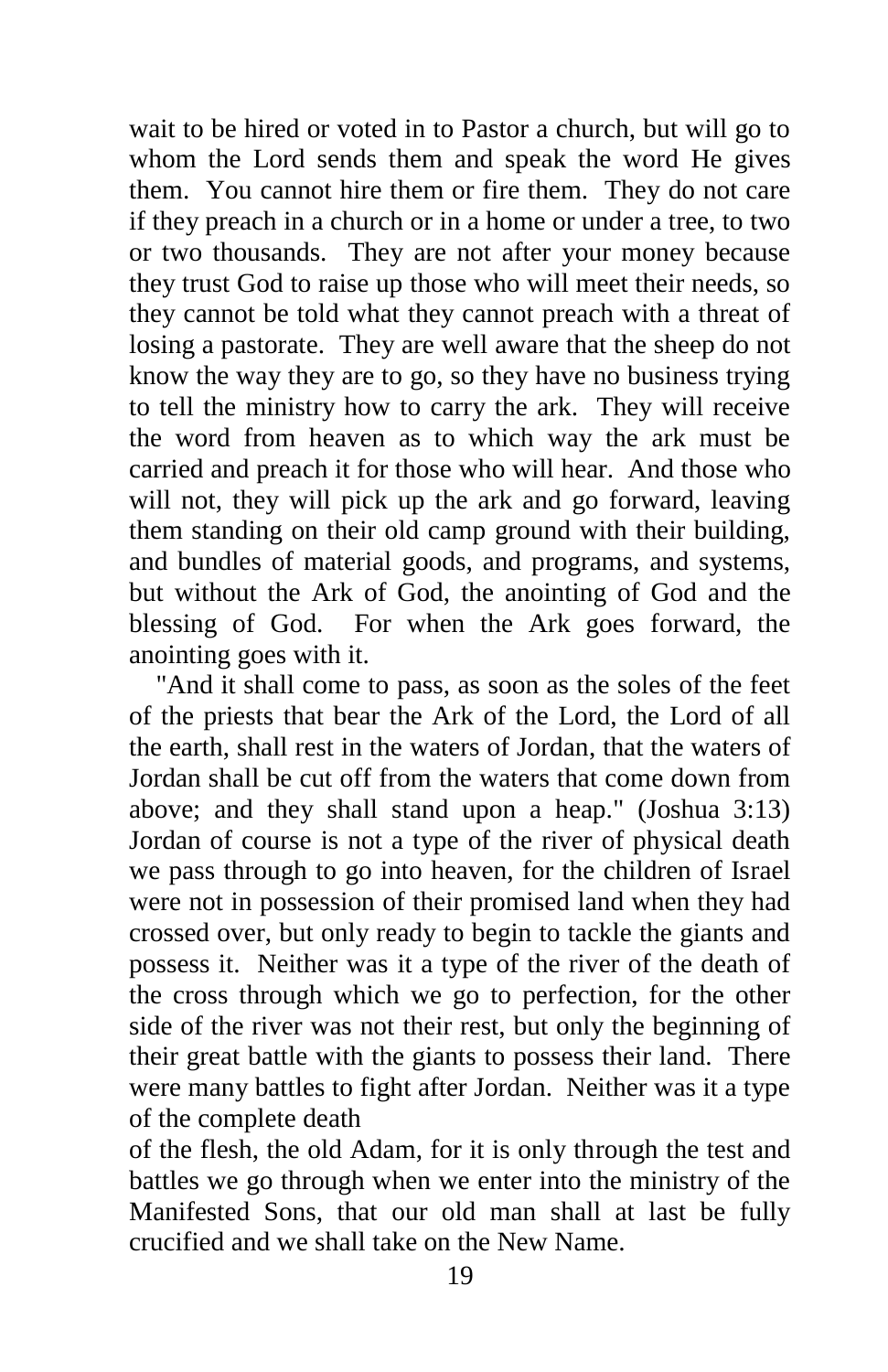But it is a type of a dying to the world and the flesh in which we lay ourselves down upon the Golden Altar of Incense and let God take us through the purifying fires of testing to purge our dross. A place where we will be tempted or tested in many ways by Satan just as Jesus was tempted forty days in the wilderness. When we have passed this test we will have turned from the world and the things of the flesh. Then just as Jesus after his temptation was ready to enter into his three and one-half year ministry which took him to and through the cross by which he left behind his seed of Abraham nature, that could still be tempted to sin, and took on the new name, (nature of God) which is perfect, even so we will then be ready to enter into the Manifested Sons ministry through the battles to possess our land, we will be taken to and through the cross, whereby we shall drop off the seed of Abraham nature and take on the New Name, the Nature of God.

 As we stand at the brink of Jordan, its waters are truly over-flowing its banks for it is the time of Harvest as Joshua 3:1 5 states. As we face the many things in our lives that we have to overcome, and the many things in the world that we have considered so necessary to our existence, that we have to turn from completely, it looks impossible to cross over. The waters stand high before us and it seems nothing will move them, and nothing will until we march forward in each battle, place our foot in the brink of the waters and stand in faith waiting for God to move. Then will we begin to see the glory of God. Then will the waters from above stand upon a heap, and the way become clear to us. This is of course is contrary to our nature. We always want God to part the waters and open the way before we begin to move. But Jesus said all things we pray for, we must first stand in the waters and, Believe We Have Received Them, then we shall see them come to pass. Peter must first have stepped out of the ship and put his foot upon the water, then he saw the Power of God. And notice verse seventeen states, the priest stood firm until all the people had passed over. The priest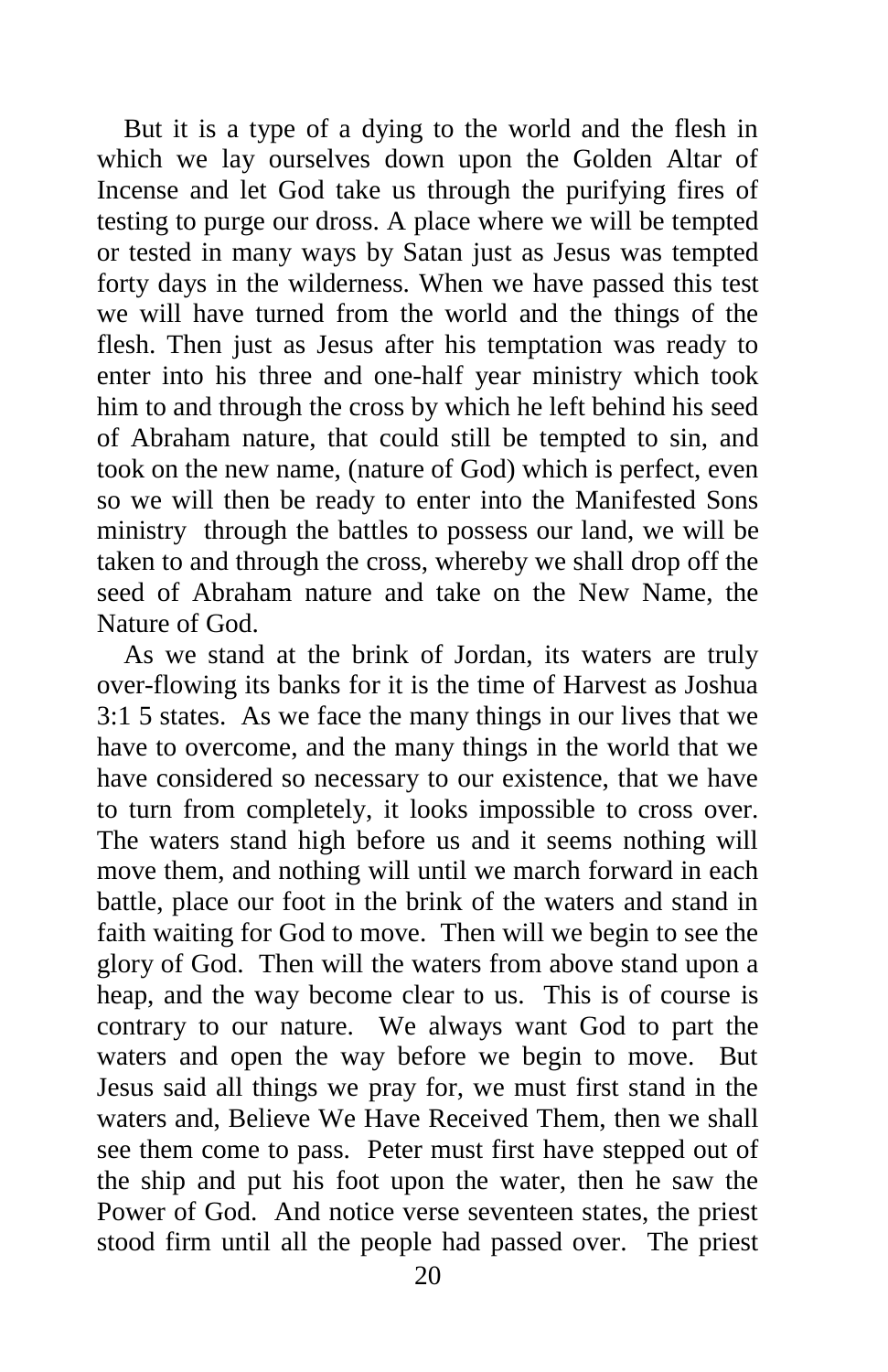that bear the ark could not wet their feet in the water and then go back to the bank. They must stand firm until all the people have passed over. Neither can we take a stand in faith and then because we see a wave of water of opposition from the enemy coming at us turn back to the bank or waver in our faith. We must stand firm until the complete battle is won. What faith was required for the priest to stand firm, and the people to pass over. Surely fear said to them that even though the waters were standing on a heap, they might come down at any time during the long period of time it took for all the hundreds of thousands of Israelites and their cattle and sheep to pass over.

 Even so must we stand with the same faith until the battle is won. We have seen many preachers and individuals embrace the move of God and God's end-time message and place their feet in the brink of Jordan, but when the waves of opposition come rolling at them, turn and run back to the bank and the false temporary security of the Organizations of the older order.

 We have seen many an individual, place their feet in the brink of Jordan, and begin a faith battle for their healing and when the waves of opposition come and the symptoms got worse, and someone with little faith tell them they should go to the doctor, or the hospital, they have turned and run back to the bank and lost the battle.

 But thank God there is a priestly ministry rising up that will stand in Jordan with the Ark (the name of Jesus) in their hand and stand firm until the battle is won. In our congregation in Miami there are many who have taken off their glasses and set their foot in Jordan for the healing of their eyes. How the waves of fear and opposition stand hovering over them. But they stand firm and the testimonies of those who have already been healed are as strength to many around the world.

Jos 5:1 And it came to pass, when all the kings of the Amorites, which *were* on the side of Jordan westward, and all the kings of the Canaanites, which *were* by the sea, heard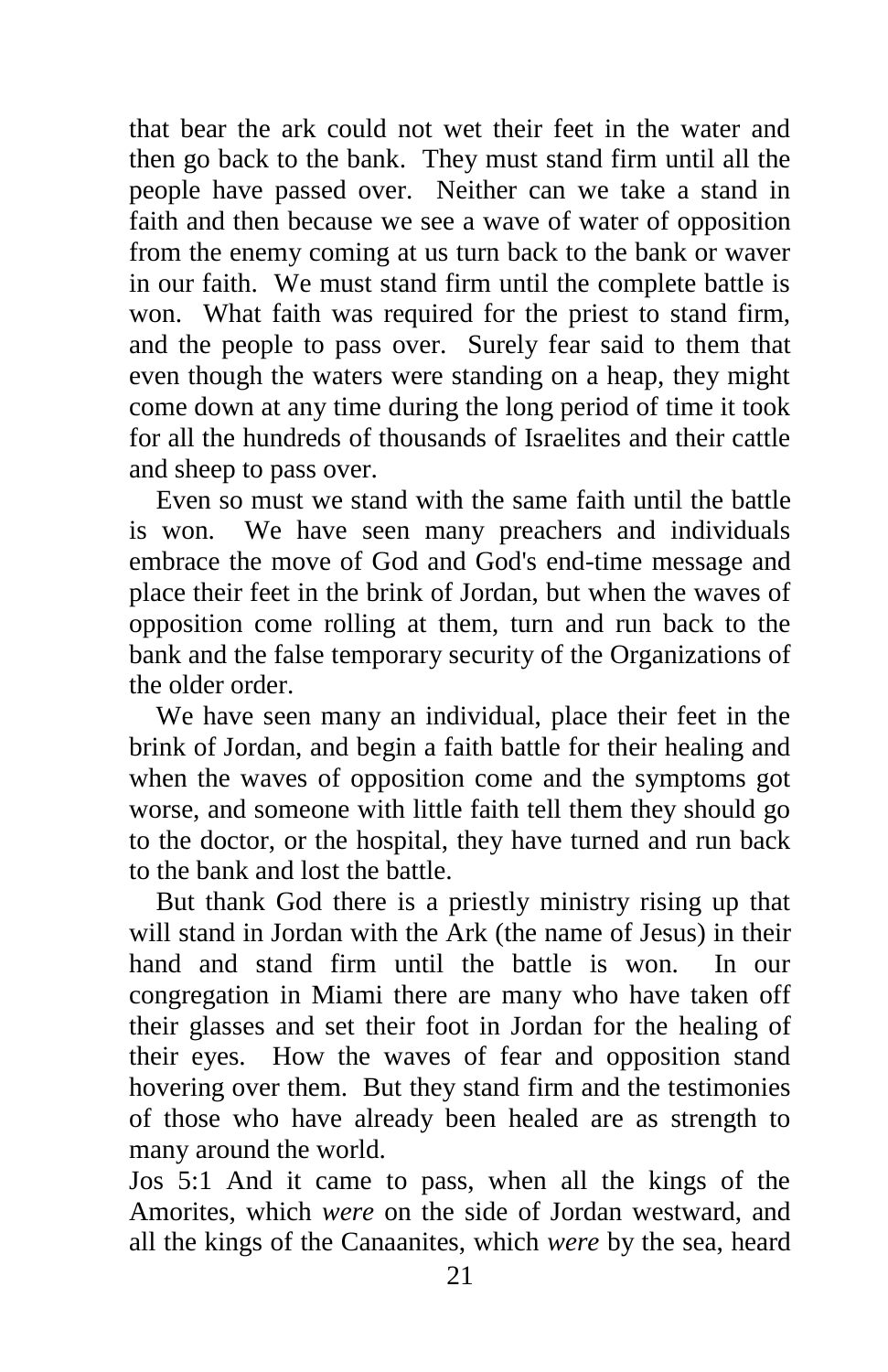that the LORD had dried up the waters of Jordan from before the children of Israel, until we were passed over, that their heart melted, neither was there spirit in them any more, because of the children of Israel. 2 At that time the LORD said unto Joshua, Make thee sharp knives, and circumcise again the children of Israel the second time. 3 And Joshua made him sharp knives, and circumcised the children of Israel at the hill of the foreskins. :4 And this *is* the cause why Joshua did circumcise: All the people that came out of Egypt, *that were* males, *even* all the men of war, died in the wilderness by the way, after they came out of Egypt. 5 Now all the people that came out were circumcised: but all the people *that were* born in the wilderness by the way as they came forth out of Egypt, *them* they had not circumcised. 6 For the children of Israel walked forty years in the wilderness, till all the people *that were* men of war, which came out of Egypt, were consumed, because they obeyed not the voice of the LORD: unto whom the LORD swore that he would not show them the land, which the LORD swore unto their fathers that he would give us, a land that floweth with milk and honey. 7 And their children, *whom* he raised up in their stead, them Joshua circumcised: for they were uncircumcised, because they had not circumcised them by the way. 8 And it came to pass, when they had done circumcising all the people, that they abode in their places in the camp, till they were whole.

 The first step Joshua took after crossing Jordan was to pitch camp and not move a step further until he had circumcised all the males. And for a very definite reason. The great walled fortress of Jericho was now before them. It was the great fortress of the enemy that was right in the very gateway to the Promised Land. It was right in the very gateway to the Promised Land. It must be conquered before they could go in and possess the land. This was the first great battle for the new generation of Israel they must fight in order to possess the land, but they were as yet all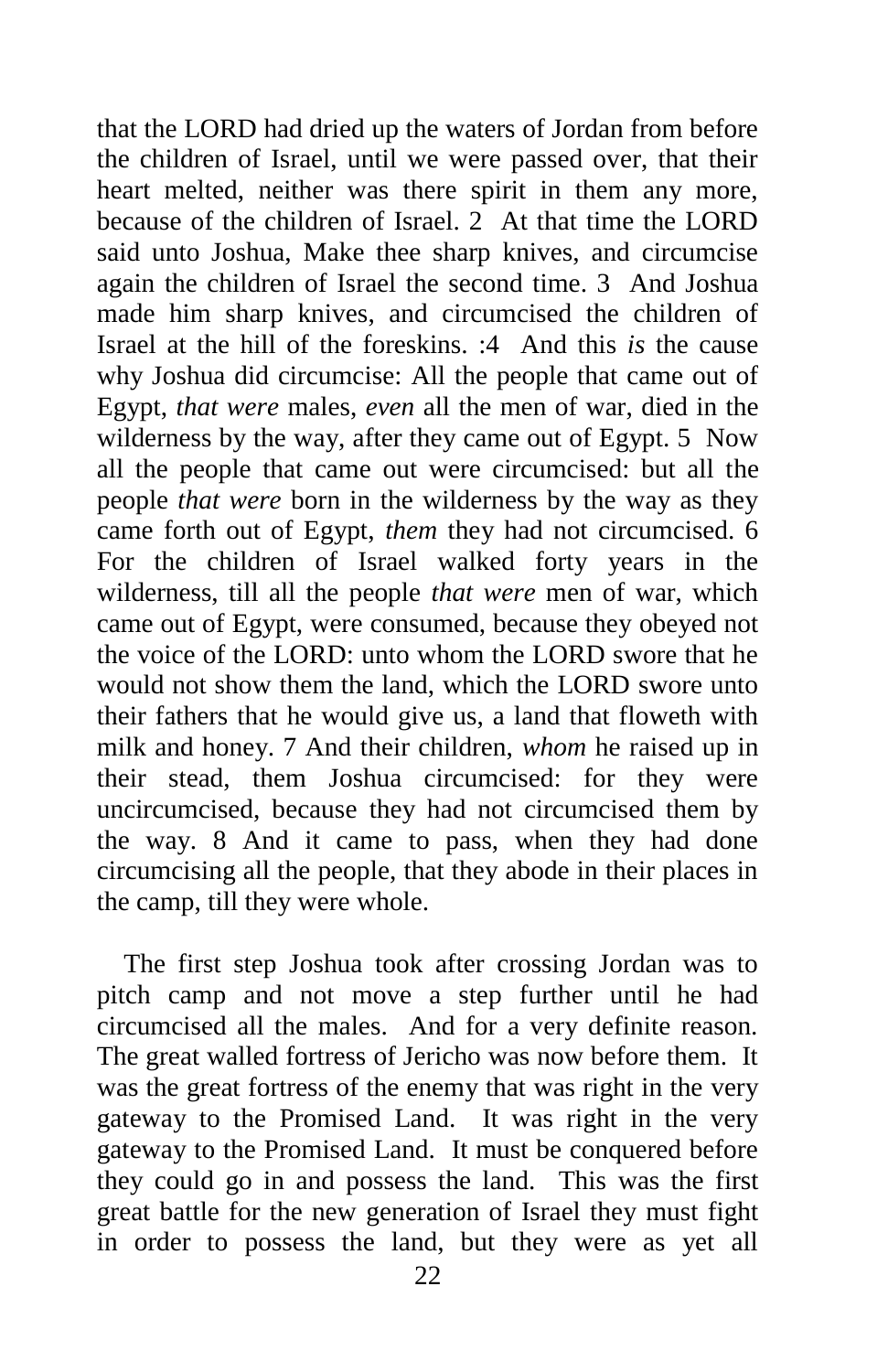uncircumcised. The first generation that came out of Egypt, that died in the wilderness, had all been circumcised. But they were dead. And the new generation that had been born and brought up in the wilderness had not been circumcised. They could not enter into battle this way.

They could not have the power of God with them. For circumcision was the sign of the covenant between God and Israel. Its acceptance by Israel was a sign of their acceptance of God's covenant, and the prerequisite for his acceptance of them. Therefore until they were circumcised they could not expect to have God's power for battle.

 In order to understand the great truth this speaks to us, we first need to understand that Old Testament circumcision was a type of New Testament circumcision. The Old Testament cutting away of the foreskin of the flesh, of the sons of Old Testament Israel, was a type of the cutting off and casting away of the sins of the flesh of New Testament Israel. Thus as it is with the new generation of Israel today. We have been born into Israel during the wilderness wanderings of the last generation of Israel, who at the turn of the century were called out by God, Baptized in the Holy Ghost and started out to follow their heavenly Joshua into the land. Back then the Lord desired to circumcise that generation. A holiness message began to be brought forth by the Spirit. Many began to cast off the sins of the flesh. However, the enemy turned it into a Pharisaical outward holiness of long hair, and drab faces instead of the true circumcision of God. Consequently when they came to the borders of the land, and the giant spirits of Satan rose up against them, they like every other generation had no faith to go in. They too, said nobody can be perfect. They stopped preaching holiness, victory over sin, sickness and the world, and God set them also aside to wander in the wilderness of a worldly so-called Pentecost that has gone back to robed choirs, carnal programs and a form of Godliness that denies the power thereof. Therefore God has brought a new generation forth from the wilderness. From among Baptist, Methodist,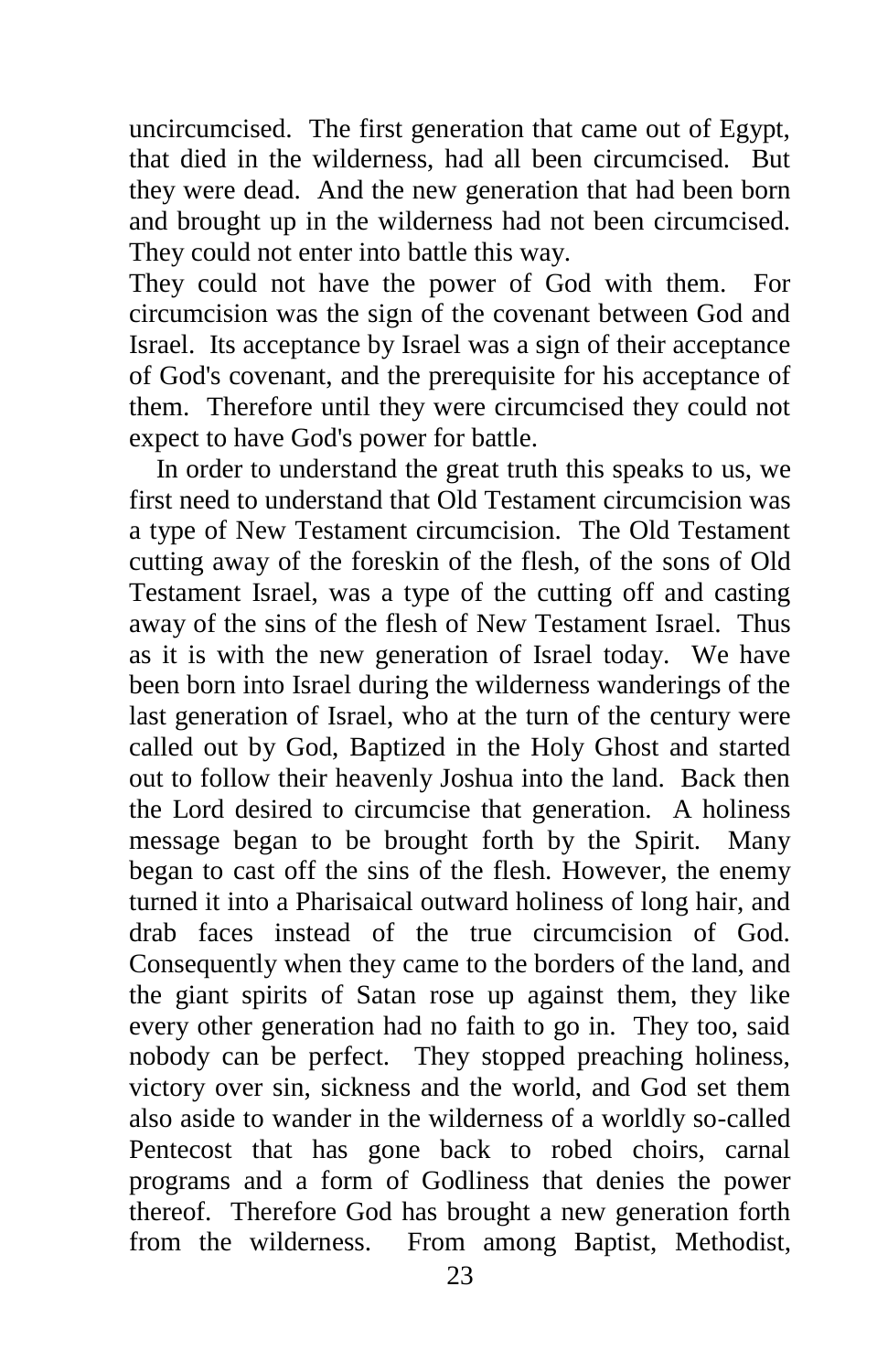Lutherans, Episcopalians and every other denomination, God has called out the new generation. He has baptized them in the Spirit. Those who have seen his true purpose, to take us on to perfection, to the full possession of our land, are ready to go over Jordan. But there is another step that we must also take - we must be circumcised. We were born and brought up in a church in the wilderness, that has preached a shallow surface gospel, that implies all that is necessary for salvation is conversion or the born again experience. Holiness has been a thing to be sneered at, and compared with the long haired, long sleeved, outward brand, many sects who called themselves holiness exhibited. We were taught that Godliness was winning souls, paying tithes, increasing the membership of the church and ascribing to the first principle doctrine of Christ. We were not taught any necessity for dealing with the evil that is in our hearts and manifest in the sins of the flesh and spirit. Consequently we have never been circumcised in the way. The sins of the flesh have not been cut off and cast away. We are laden down with all sorts of worldly lust, and I do not mean only sex lust. Lust for houses, cars, fancy clothes, worldly music, pleasures, and habits. The average Christian is more interested in the church bowling team than the prayer meeting. Our hearts are so laden with worldly lust that if we tried to go into battle with these weights we would have no faith and power and just as the men of Ai, put Israel on the run, so would we be put on the run. Nay, God will make us tarry by the way until he has circumcised our hearts.

 At that time the Lord said unto Joshua, "Make thee sharp knives, and circumcise the children of Israel at the hill of the foreskins." (Joshua 5:2)

God told Joshua to take sharp knives to circumcise Israel, for only sharp knives will do the job. The time is past for soft preaching that soothes the ears of God's people and leaves them still laden with the sins of their flesh. The Joshua Ministry that God is raising up today shall not be so. They will use sharp knives. The word they preach shall cut,